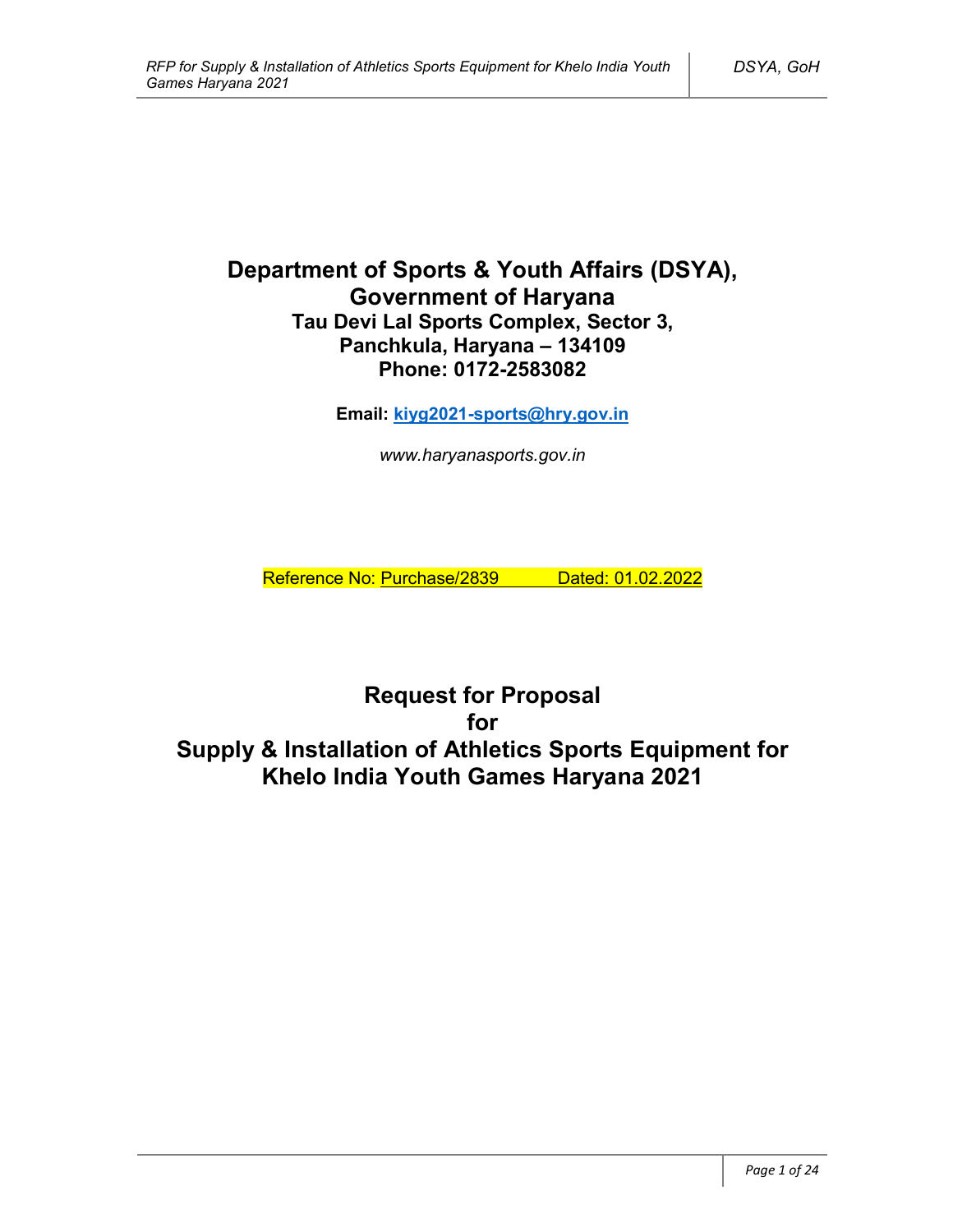**Department of Sports & Youth Affairs (DSYA), Government of Haryana Tau Devi Lal Sports Complex, Sector 3 Panchkula, Haryana – 134109**

> Email: kiyg2021-sports@hry.gov.in www.sportsharyana.gov.in

#### **RFP No.: Purchase/ 2839 Dated: 01.02.2022**

### **NOTICE INVITING TENDER (NIT)**

DSYA invites Bids under two bid-basis, i.e. Technical Bid and Financial Bid for *'Supply & Installation of Athletics Sports Equipment for Khelo India Youth Games Haryana 2021'* for Department of Sports & Youth Affairs *(DSYA)*.

The interested bidders should submit their bids online and physical copies of **only technical proposal** to Tau Devi Lal Sports Complex, Sector 3, Department of Sports & Youth Affairs, Govt. of Haryana, Panchkula, Haryana - 134109, on or before 10-02-2022**.**

Bidders have to download the Bid documents from the e-procurement portal i.e. https://etenders.hry.nic.in after registering themselves on portal and submit e-bids after payment of Bid Processing Fee & Bid Document Fee before last date & time of downloading the e-bids online

All Bidders are advised to see Amendments to RFP, if any, before submission of the bids. In case the Bidder does not submit the amended bids/amendments, it shall be presumed that Bidder has seen the amendments/Amended bids and e-bid shall be evaluated accordingly.

In case schedule date of submission / tender opening date are declared as holiday then tender will be submitted/ opened on the very next working day on earlier schedule time.

DSYA reserves the right to cancel the bid at any time or amend/withdraw any of the terms and conditions contained in the Bid Document without assigning any reason thereof.

> **CEO, Khelo India Youth Games Department of Sports & Youth Affairs Haryana**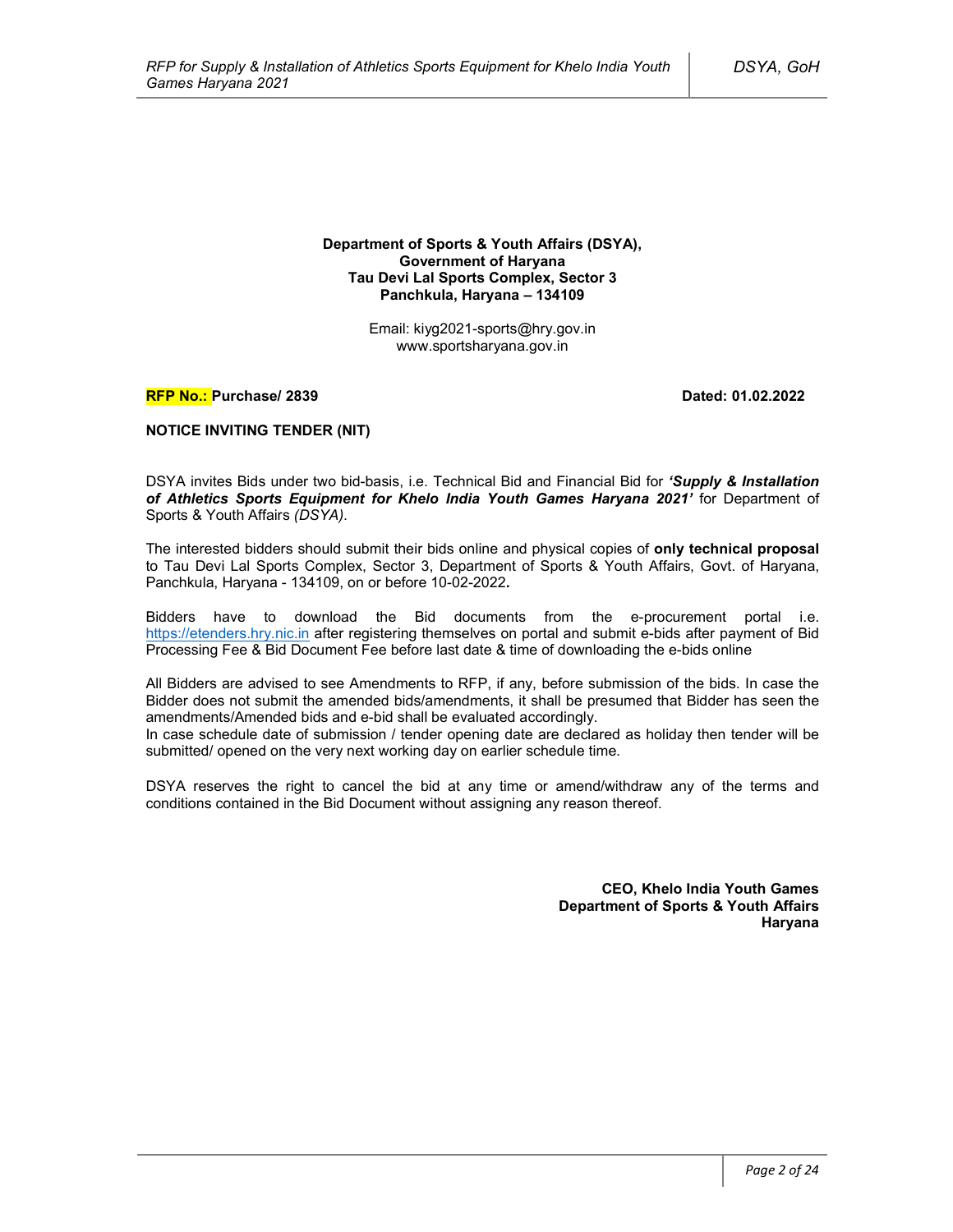### **1. DETAILED NOTICE INVITING E-TENDER**

e-Tender is invited in single stage two cover system i.e. Request for Technical Bid **(online Bid under Technical Envelope and hard copy submission with mentioning Page No)** and Request for Financial Bid (comprising of price bid Proposal under online available Commercial Envelope):

| Sr. No. | <b>Information</b>                                                 | <b>Details</b>                                                                                                                                                                                                                                                                                       |
|---------|--------------------------------------------------------------------|------------------------------------------------------------------------------------------------------------------------------------------------------------------------------------------------------------------------------------------------------------------------------------------------------|
|         | Description of Goods                                               | <b>Athletics Sports Equipment</b><br>(Annexure-I)                                                                                                                                                                                                                                                    |
| 2       | EMD (to be deposited online) *                                     | 26,000/-<br><b>Account Holder Name: Director,</b><br>Department of Sports & Youth Affairs<br><b>Bank Name: State Bank of India</b><br><b>Account No.: 39454876084</b><br><b>IFSC Code: SBIN0050969</b><br><b>MICR No.: 160002173</b><br>Validity period for the EMD will be up to<br>30th June, 2022 |
| 3       | Tender Document Fee*                                               | $3,000/-$                                                                                                                                                                                                                                                                                            |
| 4       | e-Service Fee (to be deposited online)                             | $1.000 + 18\%$ GST                                                                                                                                                                                                                                                                                   |
| 5       | Start Date & Time of Bid Preparation and<br>Submission             | 01.02.2022                                                                                                                                                                                                                                                                                           |
| 6       | Expiry Date & Time of bid for EMD<br>submission                    | 09.02.2022                                                                                                                                                                                                                                                                                           |
| 7       | Last date and time for submission of<br>proposals through e-Tender | 10.02.2022                                                                                                                                                                                                                                                                                           |

**Note: For relaxation of Tender Fee & EMD** Please refer "Haryana State Public Procurement Policy for MSME -2016" notified vide G.O.No.2/2/2016-4IBII (1) dated 20-10-2016 and for Startups/first generation Entrepreneurs as notified vide G.O. No.2/2/2016-4IB-II dated 03.01.2019.

## **2. DATA SHEET**

| Sr. No.        | <b>Activity Description</b>                                                                                  | <b>Details</b>                                                                                                                    |
|----------------|--------------------------------------------------------------------------------------------------------------|-----------------------------------------------------------------------------------------------------------------------------------|
| 1              | RFP No. and Date of Availability of RFP                                                                      | RFP No.: Purchase/2839<br>Date: 01.02.2022                                                                                        |
| $\overline{2}$ | Proposal Due Date                                                                                            | 10.02.2022                                                                                                                        |
| 3              | Technical Proposal Opening Date and<br>submission of hard copy of technical<br>proposal with proper binding. | 11.02.2022, 10.00 Hrs                                                                                                             |
| 4              | <b>Financial Proposal Opening</b>                                                                            | To be communicated later                                                                                                          |
| 5              | Letter of Award (LOA)                                                                                        | To be communicated later                                                                                                          |
| 6              | Office Address - Venue for opening and<br>evaluation of Bids                                                 | Department of Sports & Youth Affairs<br>Govt. of Haryana<br>Tau Devi Lal Sports Complex, Sector 3,<br>Panchkula, Haryana - 134109 |
| 7              | <b>Contact Details</b>                                                                                       | Contact Person:<br>Mr. Rajesh Kumar, Superintendent<br>Email id: kiyg2021-sports@hry.gov.in<br>Mobile No: +91 7717307781          |
| 8              | <b>Tender Documents on Website</b>                                                                           | URL for e-tender<br>https://etenders.hry.nic.in/nicgep/app<br>http://www.haryanasports.gov.in/                                    |
| 9              | Method of Selection                                                                                          | Pre-Qualification & L1                                                                                                            |
| 10             | <b>Bid Validity Period</b>                                                                                   | 90 days                                                                                                                           |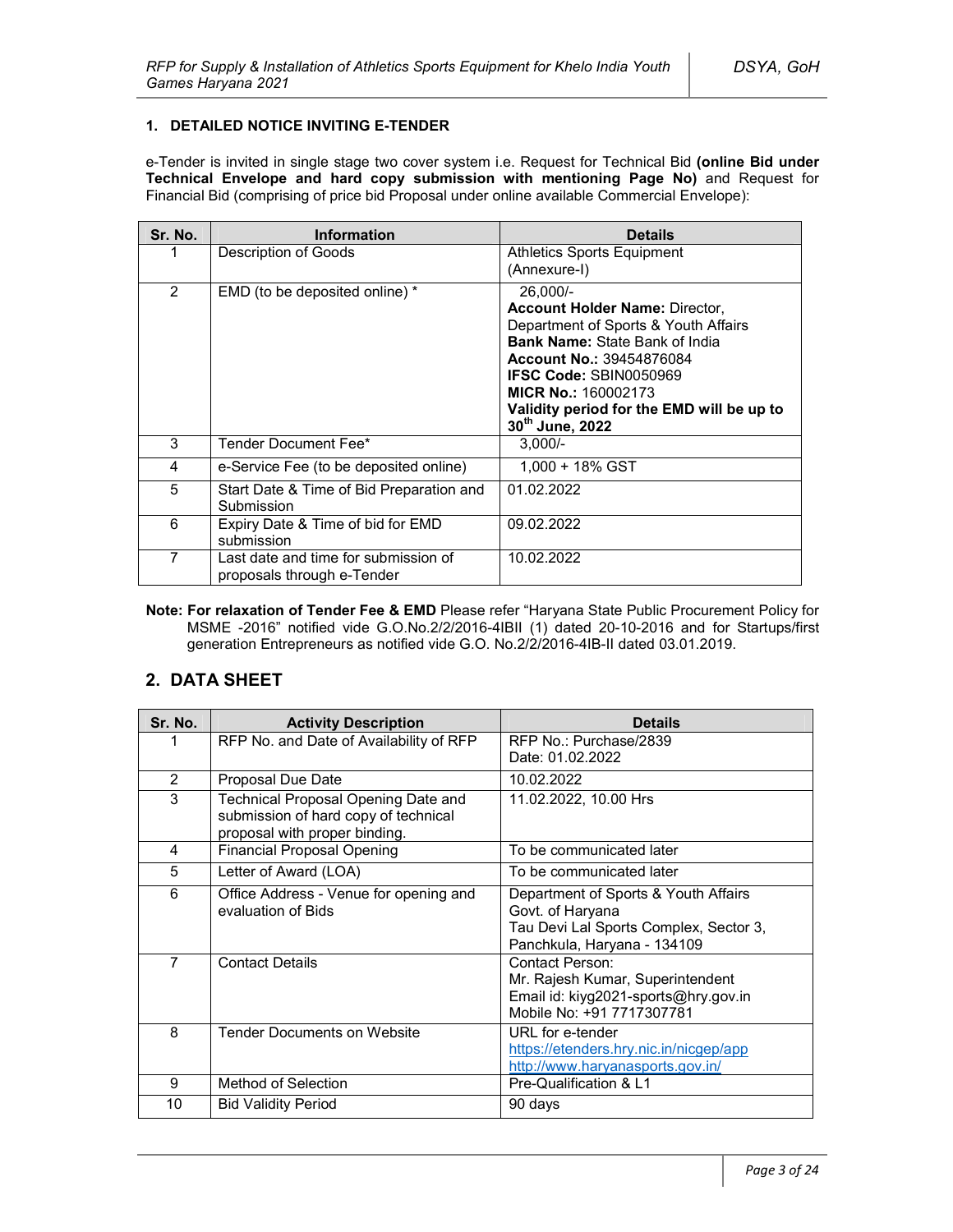## **A. Information to Bidders:**

#### **1. Instructions to bidder on Electronic Tendering System.**

Registration of bidders on e-Procurement Portal**,** Information about Digital Certificate, Instructions about Online Payment of Tender Document fee/e-Service Fee/Earnest Money, Important Instructions & Help manual for online bidding and other General issues option available on Home page of NIC e-procurement portal i.e https://etenders.hry.nic.in.

In case bidders need any clarifications or if training required to participate in online tenders they can contact office Timings of Help-desk support & Contract Details: -

The detail may be seen under "Contract US" option available on Home Page of NIC e-Procurement portal i.e https://etenders.hry.nic.in.

For support related to Haryana Tenders in addition to Helpdesk: -

In addition, for support related to Haryana Tenders in addition to helpdesk you may also contact to following: -

E - mail: eproc.nichry@yahoo.com Desk: 0172-2700275

**2.** Date and Time of making payment of tender fee, earnest money deposit (EMD) and eservice fee is as under:

|   | A Online submission of EMD, Tender fee & |  |
|---|------------------------------------------|--|
|   | e-Service Fee Option-1: Through Net      |  |
|   | <b>Banking and Debit card</b>            |  |
| в | Online submission of EMD                 |  |
|   | Option-2: Through RTGS/ NEFT-            |  |
|   | (In case of above, the bidder has to     |  |
|   | pay Tender fee & e-Service fee           |  |
|   | Through Net Banking and Debit card       |  |
|   | as per the given date & time schedule)   |  |

- **3.** As the Bids are to be submitted online and are required to be encrypted and digitally signed, the Bidders are advised to obtain Digital Signature Certificate (DSC) at the earliest. For obtaining Digital Certificate, the Bidders should visit NIC portal https://etenders.hry.nic.in/nicgep/app?page=DSCInfo&service=page
- **4.** The Bidders shall have to pay for the Tender Documents Fee, EMD Fees & e-Service Fee online by using the service of secure electronic payment gateway. The secure electronic payments gateway is an online interface between bidders and online payment authorization networks.
- **5.** The bidders must have Net Banking account in order to pay Tender Document Fee and e-Service Fee.
- **6. Payment of Tender Fee: -** The payment for the Tender Document Fee shall be made by the interested bidder online directly through Net Banking with the available Banks at e- GRAS e-Payment Gateway.
- **7. Payment of e-Service Fee: -** E-Service Fee payment shall be made separately by the interested bidders/ contractors online directly through Net Banking Account.
- **8. Payment of EMD: -** The payment of EMD can be made through Net Banking or RTGS/ NEFT as per details at Para-2 above. In this regard please refer to "Instructions to bidder on Electronic Tendering System.
- **9.** Intending bidders will be mandatorily required to sign-up online (create user account) on the website https://etenders.hry.nic.in to be eligible to participate in the e-Tender. In case the intended bidder fails to pay EMD fee under the stipulated time frame, he/she shall not be allowed to submit his/ her bids for the respective event/Tenders.
- **10.** In case of payment of EMD through RTGS/ NEFT, the interested bidders must remit the funds at least on or before **09.02.2022** and make payment via RTGS/NEFT to the beneficiary account number specified under the online generated challan. The intended bidder/ Agency thereafter will be able to successfully verify their payment online, and submit their bids on or before the expiry date & time of the respective events/ Tenders at https://etenders.hry.nic.in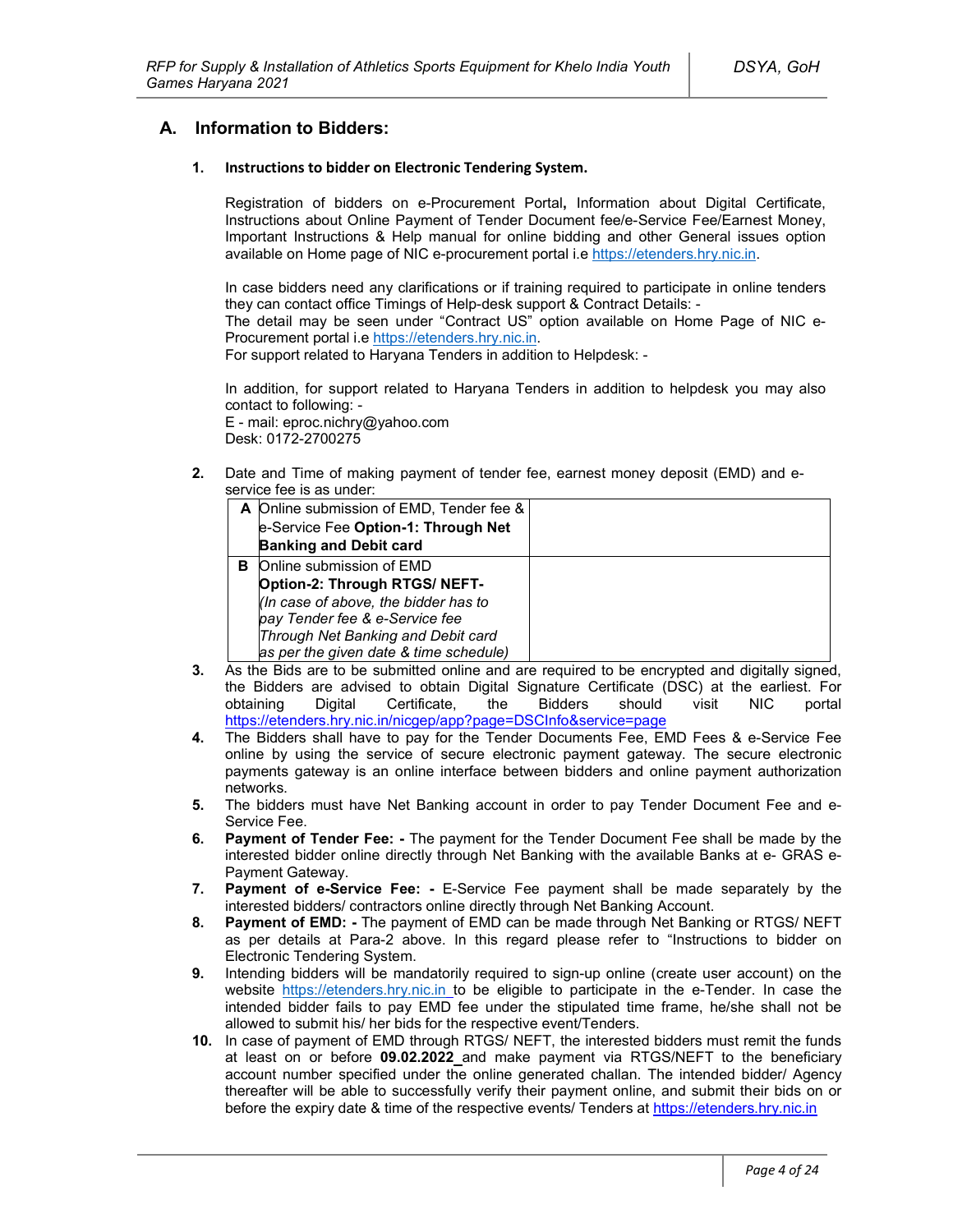- **11.** However, the details of the EMD, Tender document Fee & E Service Fee are required to be filled/ provided at the time of online Bid Preparation.
- **12.** Online Technical Envelope—Reference details of the Earnest Money Deposit, Tender Document Fee & e - Service Fee instrument and scanned copies of supporting documents and QR/technical criteria with proper index and page numbering on all the documents have to be provided as per **Annexure-A** of this document.
- **13.** If the tenders are cancelled or recalled on any grounds, the Tender Document Fee and e-Service Fee will not be refunded to the bidder.
- **14.** If any queries related to this RFP, Bidders can submit their queries only through the official email id kiyg2021-sports@hry.gov.in before 5.00PM on working days.

# **B. Brief Description of Procuring Sports Equipment / items:**

| Sr. No   Description                                   | Quantity | <b>Place of Delivery</b>                                     |
|--------------------------------------------------------|----------|--------------------------------------------------------------|
| Supply & installation of Athletics<br>Sports Equipment | 56 Items | Tau Devi Lal Sports Complex,<br>Sector-3, Panchkula, Haryana |

The detailed technical specifications/description of the above items are available at **Annexure-I** of this document. **Only mentioned brand will be acceptable.**

# **C. Specific Terms & Condition/ Eligibility Criteria related to above items: -**

| 1.             | The Bidder must be a Single Business Entity for the<br>purpose of this Invitation for RFP Document, a business<br>entity shall mean a company registered in India under<br>the Companies ACT, 1956 or 2013 or a partnership firm<br>registered under The Limited Liability Partnership Act,<br>2008 or The Indian Partnership Act 1932.<br><b>JV/Consortium not Allowed.</b>                                                       | Certificate<br>Registration<br>of<br>Incorporation(s).                                                                                               |
|----------------|------------------------------------------------------------------------------------------------------------------------------------------------------------------------------------------------------------------------------------------------------------------------------------------------------------------------------------------------------------------------------------------------------------------------------------|------------------------------------------------------------------------------------------------------------------------------------------------------|
| 2 <sup>2</sup> | Average annual turnover of the Bidder in the last 3<br>years i.e. 2017-18, 2018-19 and 2019-20 must be at<br>01 Crore from sale of sports equipment/items &<br>least<br>Sports Apparel.                                                                                                                                                                                                                                            | Audited<br>Financial<br>Statements/Certificate<br>from<br>be<br>statutory<br>Auditor<br>should<br>submitted as per the enclosed<br>Annexure-'E'.     |
| 3.             | <b>Bidder</b><br>relevant<br>The<br>must<br>have<br>experience<br>in.<br>undertaking any three (03) similar* assignments in the<br>last seven (07) years (International/National level).<br>Note: *Supply and installation of sports equipment for<br>Central Government/State Government/ National Sports<br>Federation / State Sports Federation.                                                                                | Work Order/ Client Certificate/<br>Certificate<br>Completion<br>(Please)<br>provide a list of assignments<br>before attaching relevant evidence.     |
| 4 <sup>1</sup> | The Bidder should be in the business of sale of Sports<br>Equipment as Original equipment manufacturer (OEM)<br>for at least 05 Years as on March 31 <sup>st</sup> , 2021.<br><b>OR</b><br>In case the Bidder is not a manufacturer (OEM) then the<br>bidder should be an authorized supplier / dealer of the<br>manufacturer and in business of supplying sports<br>equipment for more than one (01) year as on March<br>31,2021. | Proof of OEM / Authorisation<br>Certificate<br>clearly<br>specified)<br>(with<br>period<br>should be submitted as per the<br>enclosed Annexure- 'C'. |
| 5.             | The equipment should be supplied to Tau Devi Lal sports complex, Sector-3, Panchkula,                                                                                                                                                                                                                                                                                                                                              |                                                                                                                                                      |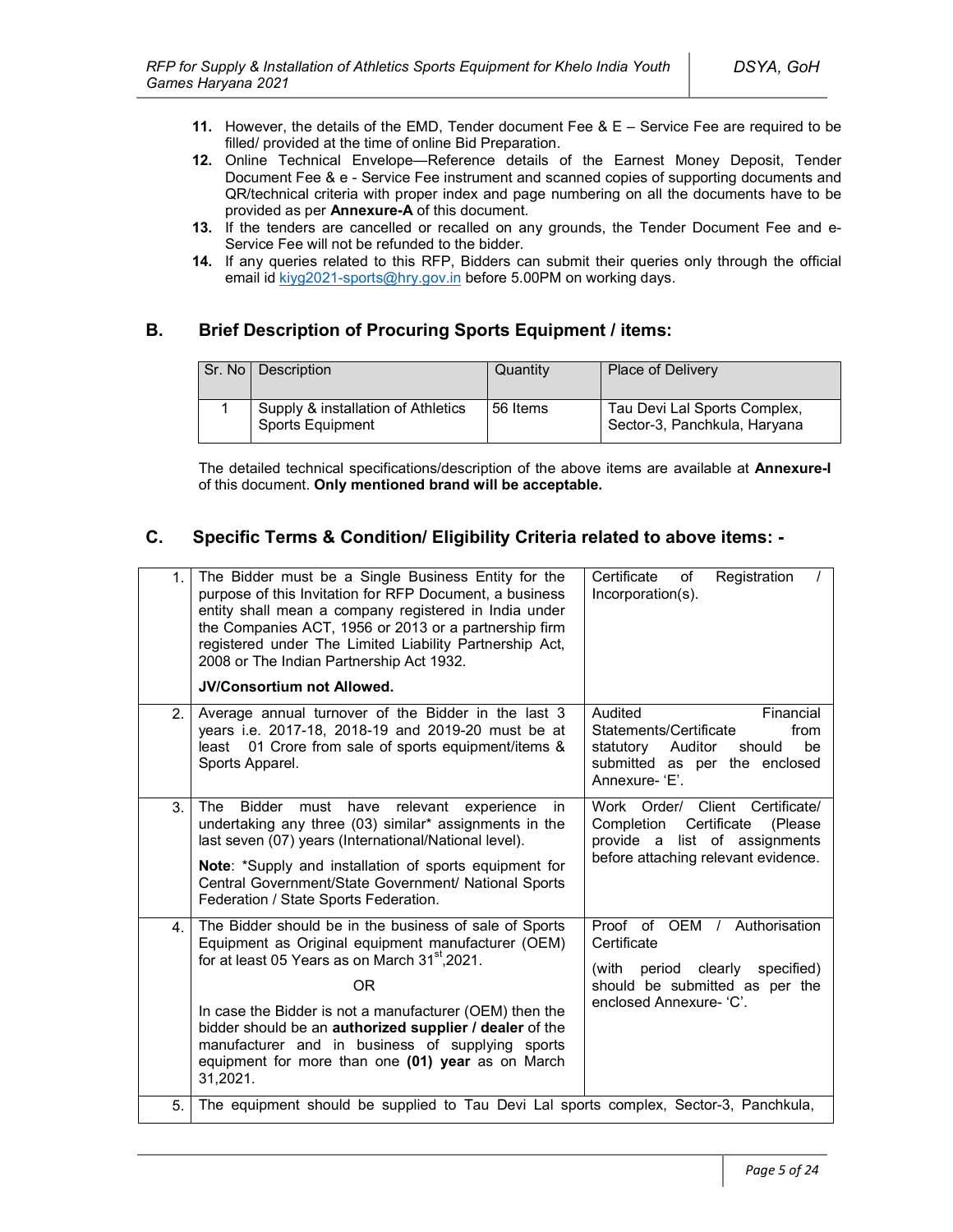|     | Haryana.                                                                                                                                                                                                                                                                                                                                                                                                                                                                                                                                                                  |  |  |  |  |
|-----|---------------------------------------------------------------------------------------------------------------------------------------------------------------------------------------------------------------------------------------------------------------------------------------------------------------------------------------------------------------------------------------------------------------------------------------------------------------------------------------------------------------------------------------------------------------------------|--|--|--|--|
| 6.  | The suppliers are required to submit the detail of sports equipment/items as per Annexure-II.<br>The intending supplier shall also have to mention, the detailed specifications, name of<br>manufacturer/make, model of the article and has to enclose the catalogue in PDF format with<br>image/ pictures of the material offered, for which the rates are quoted as per the below format.                                                                                                                                                                               |  |  |  |  |
|     | Item No                                                                                                                                                                                                                                                                                                                                                                                                                                                                                                                                                                   |  |  |  |  |
|     | Name of the Item                                                                                                                                                                                                                                                                                                                                                                                                                                                                                                                                                          |  |  |  |  |
|     | Offered Make & Model                                                                                                                                                                                                                                                                                                                                                                                                                                                                                                                                                      |  |  |  |  |
|     | Specification<br>Compliance<br><b>NIT</b><br>as<br>per<br>(Yes/No)                                                                                                                                                                                                                                                                                                                                                                                                                                                                                                        |  |  |  |  |
|     | Offered item with Original Images                                                                                                                                                                                                                                                                                                                                                                                                                                                                                                                                         |  |  |  |  |
|     | Above format should be proper in one page for each item. The photocopies/ Xerox /fax of<br>these documents will not be considered. In absence of the above original documents, the<br>item(s) offered will not be considered. The preference will be given to the items bearing ISI/ISO<br>/quality control make for the sports material & goods.                                                                                                                                                                                                                         |  |  |  |  |
|     | In case of doubt in material, supplied by the firm/bidder, the expenditure incurred on getting the<br>material tested will be borne by the bidder. If, even after approval, information / facts submitted<br>by the bidder are found misleading / incorrect etc., DSYAGOH reserves the right to reject the<br>tender for the current / future supply or may impose penalties as deemed fit. Non-compliance<br>of any of the terms & conditions of the tender will also warrant above penalties.                                                                           |  |  |  |  |
| 7.  | The intending supplier should quote the rates inclusive of all expenses, charges, taxes, duties,<br>transportation, packing and forwarding, insurance etc. inclusive of all applicable taxes and<br>freight charges for Tau Devi Lal sports complex, Sector-3, Panchkula, Haryana. Rate quoted<br>shall also include Supply, Installation, and Commissioning & On-site training for operation of<br>equipment. The financial must be submitted in the bidder's letter head with seal and sign.                                                                            |  |  |  |  |
| 8.  | The minimum warranty/guarantee period shall be of two (2) years for equipment/ items. Not<br>applicable for the Items which are subject to non-warranty. However, DSYA will verify whether<br>the quoted equipment's/items are falling under warranty or non-warranty. Decision of the<br>DSYA will be final in this regard. Any period over and above the minimum period mentioned<br>shall also be accepted.                                                                                                                                                            |  |  |  |  |
| 9.  | For imported equipment if supplied directly from foreign): The custom clearance,<br>transportation, insurance etc. of the equipment from the port of entry in the country to the<br>consignee's place shall be sole responsibility of the supplier and its agent. These are to be<br>shown separately in the price bid. However, for custom duty exemption wherever applicable for<br>import of sports equipment/goods KIYG, 2021 secretariat will apply to the appropriate<br>authority. The seller and his agent should liaison the claim for exemption of Custom Duty. |  |  |  |  |
| 10. | Technical specification of the sports equipment used in competitions should be as per rule of<br>the International / National Federation/Association of concerned disciplines.                                                                                                                                                                                                                                                                                                                                                                                            |  |  |  |  |
| 111 | DSYAGOH will be legally competent to cancel the supply order and also to take any other<br>action against the supplier including imposing any penalty during or till the final execution of<br>the supply, in case the supplier is ever found to have committed any fraud against DSYAGOH<br>in supplying the material or indulged in any other malpractices thereof causing any financial<br>losses during contract period.                                                                                                                                              |  |  |  |  |
|     | 12. The bidders will give a self-attested declaration on Rs 100/- stamp paper that the quality and<br>brand of sports equipment used in competitions and quoted in the tender are correct and as<br>per rule of International/National/Associations of concerned disciplines. In case of any defect,<br>DSYAGOH may impose penalty as deemed fit and will have the right to make recovery from<br>security or any pending bills or and take any legal action as deemed fit.                                                                                               |  |  |  |  |
| 13. | The Bidder must submit information with supporting documents as specified in Annexure III.                                                                                                                                                                                                                                                                                                                                                                                                                                                                                |  |  |  |  |
|     | 14. DSYAGOH considering, past performance of the tenderer, reserves the right to reject any                                                                                                                                                                                                                                                                                                                                                                                                                                                                               |  |  |  |  |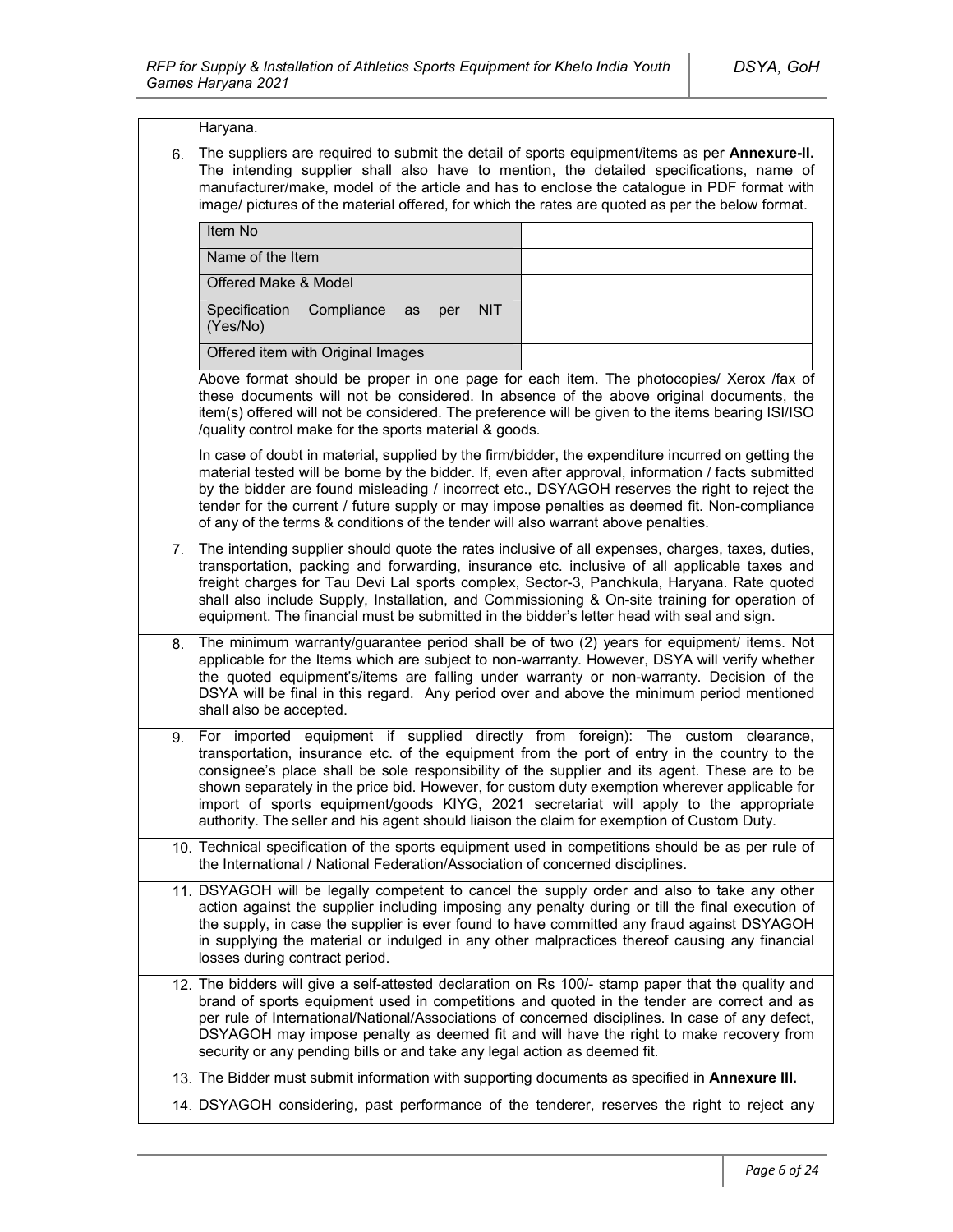|                 | tender.                                                                                                                                                                                                                                                                                                                                                                                                                                                                                                                                                                                                                                                                                                                                                                                                                                                                                                                                               |  |  |
|-----------------|-------------------------------------------------------------------------------------------------------------------------------------------------------------------------------------------------------------------------------------------------------------------------------------------------------------------------------------------------------------------------------------------------------------------------------------------------------------------------------------------------------------------------------------------------------------------------------------------------------------------------------------------------------------------------------------------------------------------------------------------------------------------------------------------------------------------------------------------------------------------------------------------------------------------------------------------------------|--|--|
| 15 <sub>l</sub> | In case, any dispute arises in regard to the tender, the decision of the DSYAGOH will be final<br>and binding.                                                                                                                                                                                                                                                                                                                                                                                                                                                                                                                                                                                                                                                                                                                                                                                                                                        |  |  |
|                 | 16 In case of litigation, the courts at Panchkula only will have jurisdiction for deciding case<br>according to Indian law in force.                                                                                                                                                                                                                                                                                                                                                                                                                                                                                                                                                                                                                                                                                                                                                                                                                  |  |  |
|                 | 17 The technical bids will be opened first and financial bids of only those bidders shall be opened<br>whose Technical bids are accepted by the competent authority.                                                                                                                                                                                                                                                                                                                                                                                                                                                                                                                                                                                                                                                                                                                                                                                  |  |  |
|                 | 18. It must be noted that this is just an enquiry and does not amount to any commitment on the<br>part of DSYAGOH to order any products offered. The decision of DSYAGOH in this regard<br>would be final and be entirely, at its discretion.                                                                                                                                                                                                                                                                                                                                                                                                                                                                                                                                                                                                                                                                                                         |  |  |
|                 | 19. The supplier shall not dispatch the ordered material after expiry of the delivery period. The<br>supplier shall apply to DSYAGOH for extension of delivery period and obtain approval before<br>dispatch. In case the supplier dispatches the goods late, without obtaining an approval for<br>extension, it would be doing so at its own risk and no claim for payment for such supply and /<br>or any other expense related to such supply shall lie against DSYAGOH.                                                                                                                                                                                                                                                                                                                                                                                                                                                                           |  |  |
|                 | 20. The supplies received, if not found as per specification of tendered items, are liable to be<br>rejected                                                                                                                                                                                                                                                                                                                                                                                                                                                                                                                                                                                                                                                                                                                                                                                                                                          |  |  |
| 21.             | Supply will be made in full quantity within the stipulated time and at place indicated in the<br>supply order.                                                                                                                                                                                                                                                                                                                                                                                                                                                                                                                                                                                                                                                                                                                                                                                                                                        |  |  |
|                 | 22 Software up-gradation, if any, during the Guarantee/Warranty shall be provided by the Supplier<br>free of cost.                                                                                                                                                                                                                                                                                                                                                                                                                                                                                                                                                                                                                                                                                                                                                                                                                                    |  |  |
| 23.             | Delivery period: - The delivery of the store is required in full quantity within 21 days from the<br>date of issue of supply order.                                                                                                                                                                                                                                                                                                                                                                                                                                                                                                                                                                                                                                                                                                                                                                                                                   |  |  |
| 24.             | Payments terms: - One hundred percent (100%) payment of the contract price subject to<br>recoveries / liquidated damages/shortages etc., if any, shall be paid on receipt and inspection of<br>goods in good condition (including installation & commissioning) and upon submission of the<br>following documents:<br>Suppliers certificate that the amount shown in the invoice are correct in terms of the<br>i.<br>contract and that all terms and conditions of the contract have been complied with;<br>Four copies of Supplier's invoice showing contract number, goods description, quantity,<br>ii.<br>unit price and total amount;<br>Acceptance Certificate, in original issued by the authorized representative of the<br>iii.<br>consignee;<br>Two copies of Packing list identifying contents of each lot;<br>iv.<br>Insurance certificate;<br>v.<br>Warranty Certificate (Wherever Applicable)<br>vi.<br>vii.<br>Certificate of origin. |  |  |

**Note**: The format of the Technical Bid/ Index for the Technical Bid Documents will be as per **Annexure-A** of this document and the bidders are requested to upload their Technical Bids on the Portal with index as provided in **Annexure-A.**

**In case of non-submission of required Eligibility Documents as at Annexure-A, the bid of the firm will not be considered and no further chance will be given for the submission of these documents. However, clarification, if any, of already submitted documents maybe obtained in case required as per the rules.**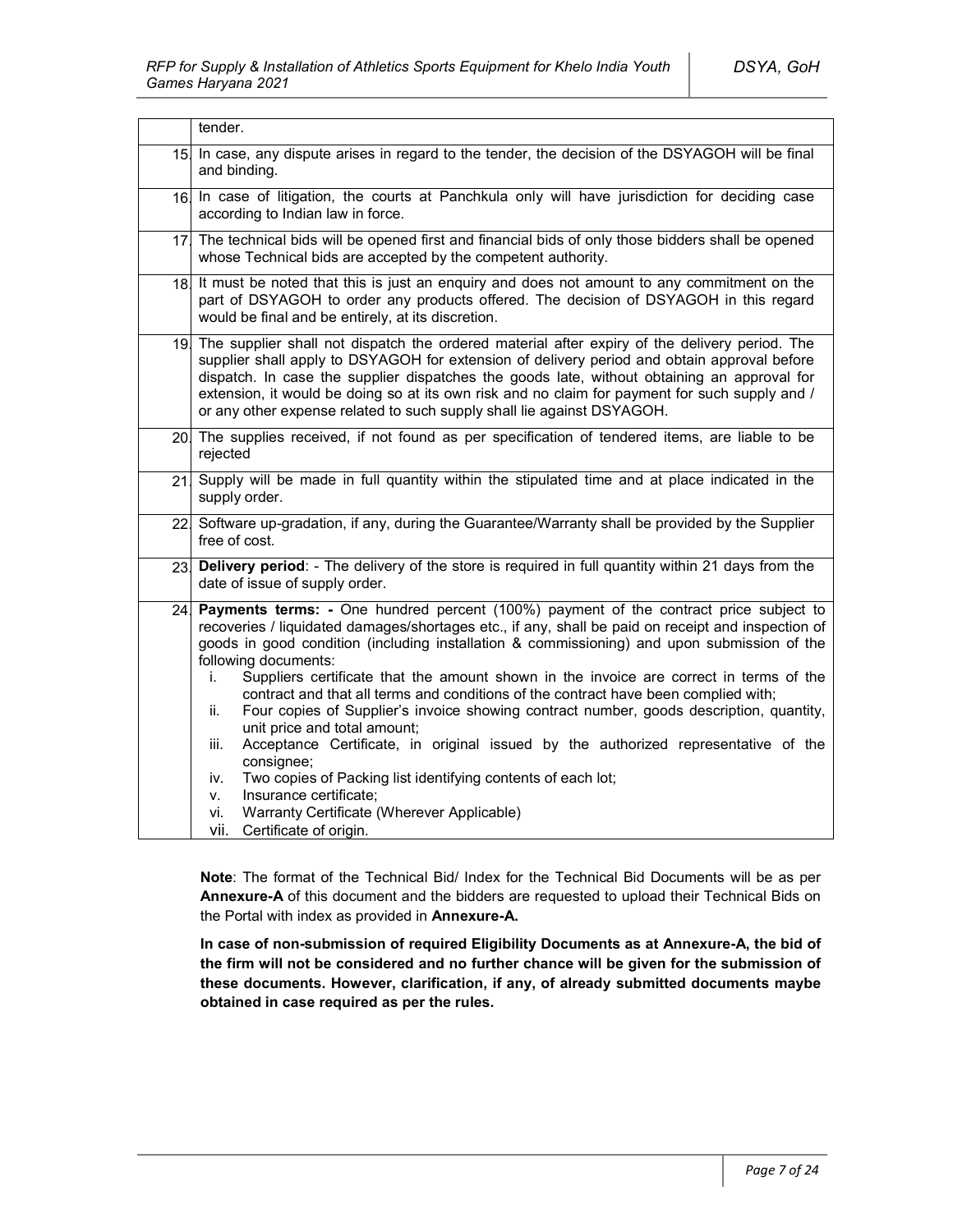**Standard Terms and Conditions** (wherever applicable these terms & conditions will overrule the specific terms and conditions as at Para 'C' above): -

#### **1. EMD: -**

The firms are required to deposit Earnest Money as indicated above failing which the tenders are liable to be rejected. Manufacturing Micro & Small Enterprises (MSEs) of the State, Startups/ First Generation Entrepreneurs of the State, Central or Haryana Public Sector Enterprises and "approved sources" as declared by the Industries Department, Haryana, are exempt from the deposit of EMD.

#### **2. Performance Security:**

The successful Tenderer/Bidder shall be required to deposit Performance Security Deposit within 14 days of issuance of LOA as under: -

| Sr.<br>No.                                                                                 | <b>Type of Firm/Enterprises</b>                                   | <b>Value of Performance Security</b><br><b>Deposit</b> |  |
|--------------------------------------------------------------------------------------------|-------------------------------------------------------------------|--------------------------------------------------------|--|
| l1                                                                                         | Haryana based firms: -                                            |                                                        |  |
|                                                                                            | Haryana Based Micro and<br>(i)<br><b>Small Enterprises (MSEs)</b> | (i) $@0.2\%$ of the value of contract                  |  |
|                                                                                            | (ii) Haryana based other firms<br>enterprises                     | (ii) @2% of the value of contract                      |  |
| 2                                                                                          | Other States/ UTs based firms                                     | @ 3% of the value of contract                          |  |
| <b># Harvana hased MSEs will be eligible for performance security denosit @ 0.2% who l</b> |                                                                   |                                                        |  |

**#** *Haryana based MSEs will be eligible for performance security deposit @ 0.2% who have filed SSI Certificate/EM Part-II/Udyog Aadhaar Memorandum (UAM)/Udyam Registration in Haryana and who participate directly in the tendered/quoted items and offering to supply the entire* Work/Supply Order by their enterprise*.*

The conditions governing the above may kindly be seen in the notification dated 14.12.2020.

The performance security in excess of the EMD already deposited can be submitted in the shape of Demand Draft/Call Deposit Receipt/Banker's Cheque or in the shape of equivalent Bank Guarantee of any scheduled bank with branch in Panchkula. The performance security shall be returned after the successful completion of the warranty period.

In case of Bank Guarantee, the successful bidder shall furnish the performance security for the required amount (as per the above table) valid up to 180 days beyond the warranty period and further revalidating till the warranty in case of replacement during warranty period.

#### **3. Price Fall Clause:**

Price Fall Clause is that the price quoted in the tender/quotation or approved in the Rate Contract for the stores shall not exceed in any way the lowest price at which the tenderer quote for the supply the stores of identical description to Central / State Government Institutions/Undertakings/any other person during the delivery period/currency period of the rate contract. If, at any time during the delivery period/currency period, the successful tenderer reduces the rates/sale price of the quoted stores to any person at the price lower than the price chargeable under the supply order/ rate contract, the tenderers should forthwith notify such reduction and inform this office and the price payable under the supply order/contract for the stores supplied after the date of coming into force of such reduction of the rates shall stand correspondingly reduced to that level. The successful tenderers shall promptly notify the reduction of rates to this office as well as to the concerned Indenting Officer/ Consignees. The tenderer shall also give a certificate on their bills that the rates charged by them are not in any way higher to those quoted by them to the Central and other State Government etc., during the corresponding period. The Indenting Officer shall be required to ensure that requisite certificate is given by the concerned firm on the bills before releasing their payments.

**4. Penalty to firm on Delay in delivery:** Should the contractor fail to deliver or dispatch any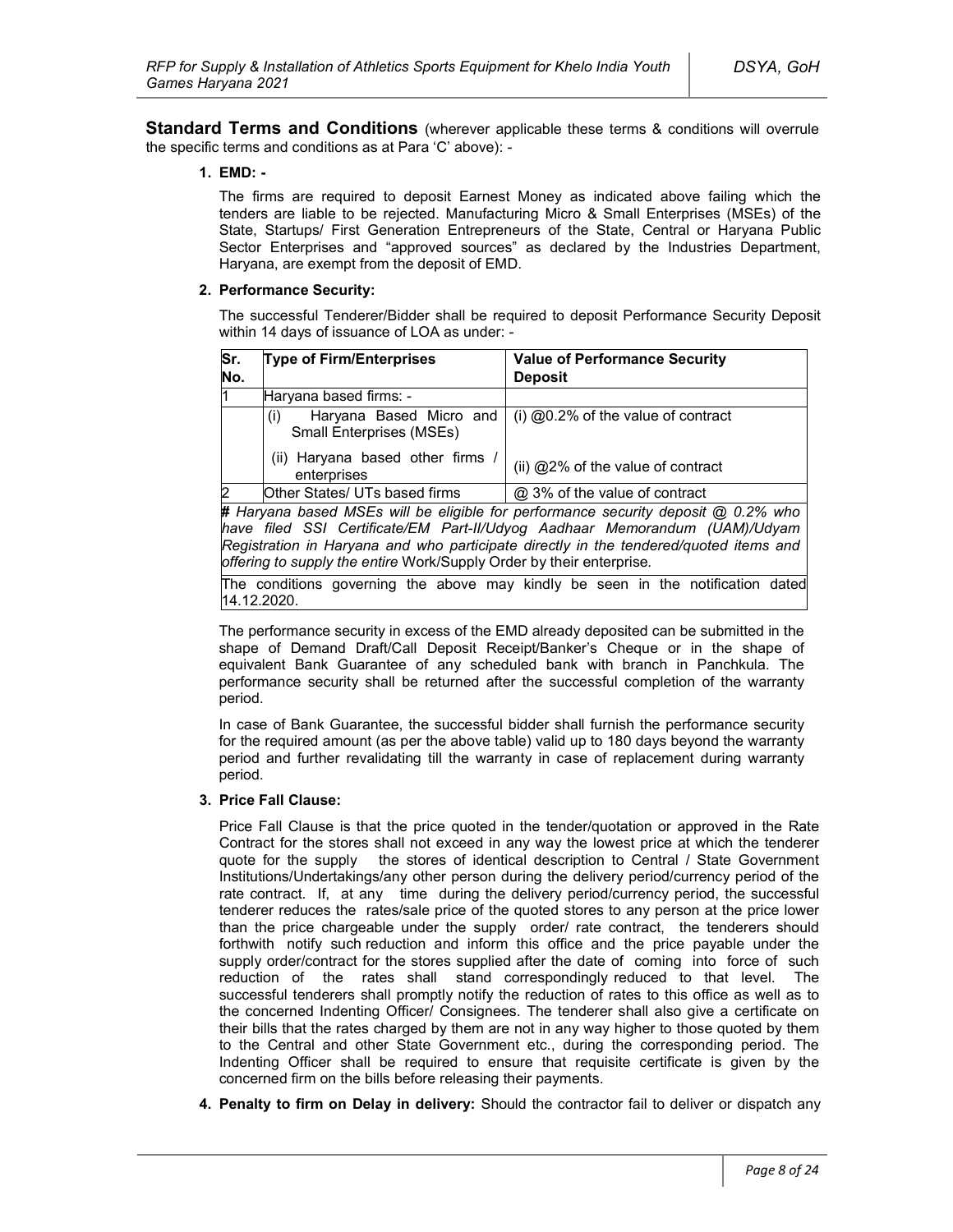consignment within the period prescribed for such delivery or dispatch stipulated in the supply order, the delayed consignment will be subject to 2% penalty per consignment per month recoverable on the value of the stores supplied.

**5.** The bidders are required to quote the basic rates, the delivery/ transportation costs/ applicable GST and duties etc., and the place of billing for the supply of stores clearly and separately. The bidders are required to intimate the place of billing.

#### **6. Penalty Clause for Department/ Govt. Agencies for delay in Payment**

Delay in payments to the suppliers beyond the stipulated credit period indicated in the supply order, unless supported by cogent reasons and approved by a higher authority, will attract penal interest on the defaulting amount  $@$  Rs. 25/- per rupees one lakh per day of delay beyond the stipulated credit period.

#### **7. Negotiation of Rates**

Regarding negotiations of rates, policy issued by the State Government vide G.O. No.2/2/2010-4-IB-II dated 18.06.2013, G.O. No.2/2/2010-4-IB-II dated 16.06.2014, G.O. No.2/2/2010-4-IB-II dated 09.02.2015 will be applicable.

#### **8. Concession to MSMEs of State:**

The State Government has notified "Haryana State Public Procurement Policy for MSME - 2016" which will be applicable in respect of concessions to Haryana based MSMEs and KVIs. For claiming the relevant concession/s like Tender Fee, Earnest Money Deposit (EMD), Turnover, Exemption in respect of Past Performance & Experience, Purchase Preference and Performance Security, the bidders are required to submit the documentary proof from Government authorities showing that they come under Haryana based manufacturing MSME/KVI units as the case may be e.g. **\***Entrepreneurs Memoranda in Haryana in bidder's name and further subject to fulfilment of eligibility criteria as provided in the said Policy of 2016.

**\*Note:-** To claim the concessions/benefits under the above policy, the bidder is required to submit SSI Certificate/Manufacturing Entrepreneurs Memorandum (part-II) issued by the Industries Department Haryana in respect of the quoted item / Udhyog Aadhaar Memorandum (UAM)/Udhyam Registration of Haryana based manufacturing enterprises in respect of the quoted item *(Ref. Industries & Commerce Department Haryana Memo No.TS/DS&D/11389-A Dated 03.07.2018)* and further subject to fulfilment of eligibility criteria as provided in the said Policy of 2016 and amendments from time to time

### **9. Concession/benefits to Startups/First Generation Entrepreneurs of State:**

The State Government has notified "Concession/benefits in Public Procurement to Startups/First Generation Entrepreneurs of State" which will be applicable in respect of concessions to Startups/First Generation Entrepreneurs of State. For claiming the relevant concession/s like Tender Fee, Earnest Money Deposit (EMD), Turnover, Exemption in respect of Past Performance & Experience, Purchase Preference and Performance Security, the bidders are required to submit the documentary proof as per the said policy.

**10.** In case of evidence of cartel formation by the bidder(s), the EMD is liable to be forfeited along with other actions as are permissible to Government like filing complaints with the Competition Commission of India and/ or other appropriate forums.

#### **11. Purchase Preferences for approved Sources**

The DSYA Haryana, reserves the right to allow purchase preference to the approved sources, including Central or Haryana State Public Sector Undertakings/Enterprises, provided that such approved source takes part in the bidding process and the quoted prices of the approved source is within 10% of the lowest acceptable price, other things being equal. However, such purchase preference would be available to the approved source only at the lowest acceptable price.

**12. Preference to Make in India: -** The public procurement in the State in reference to "Preference to make in India" shall be governed by Govt. Order No.02/08/2020-4IB-II dated 18.11.202 or as amended from time to time in this regard)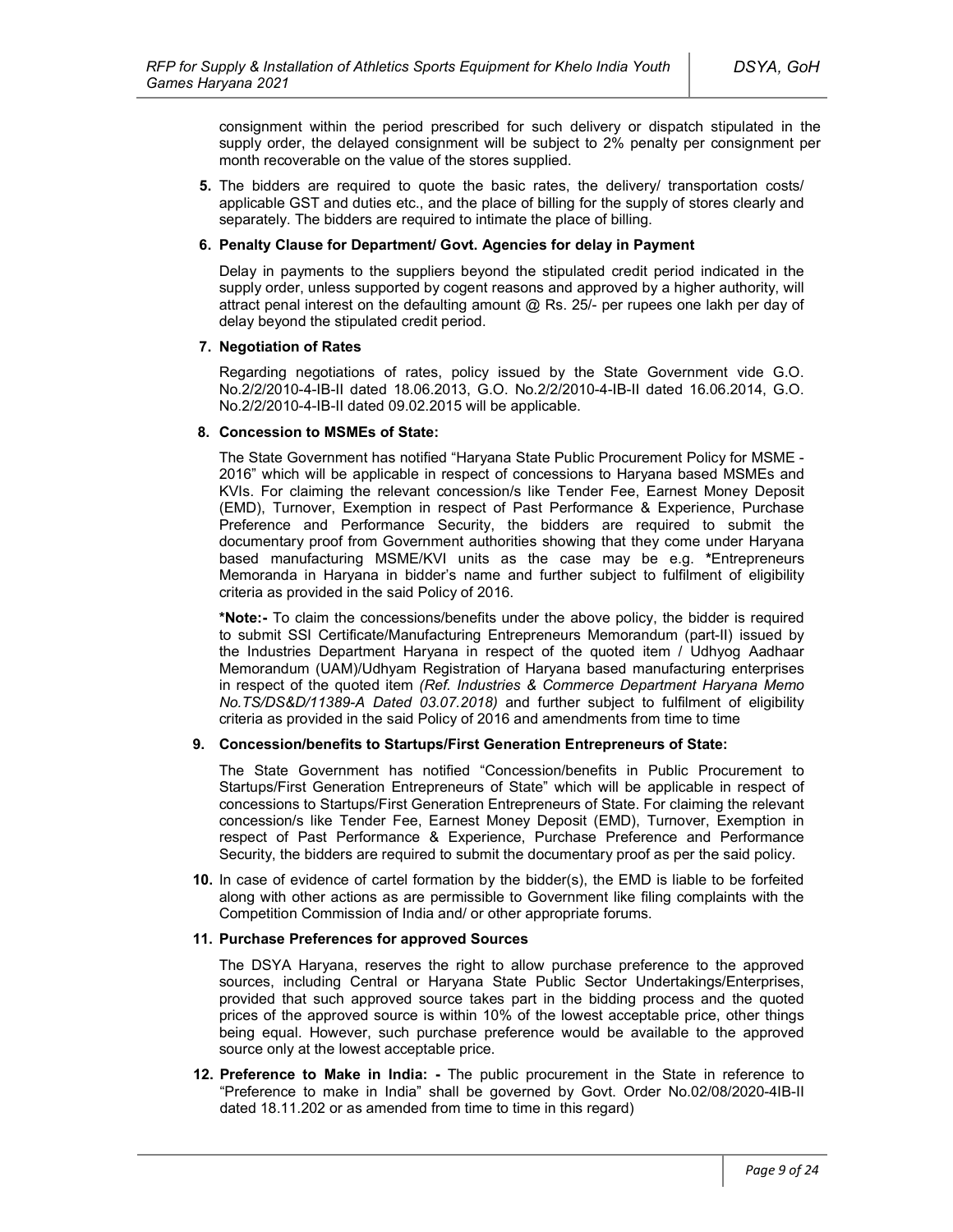**13. Restriction in Public procurement from bidders of certain Countries: -** The restriction on procurement from bidders from a Country or Countries on grounds of Defense of India or matters directly or indirectly related thereto including National Security shall be governed by Govt. Order No.02/09/2020-4IB-II dated 10.12.2020 or as amended from time to time in this regard).

#### **14. Penalty clause for rejected samples/ material offered by the Bidder:**

In case, the material offered for inspection by the firm fails to meet the specifications stipulated in NIT/Order/Contract and the samples are rejected by the Inspecting Committee, the Indenting Department will have the right to levy a penalty at 0.1% of the total order value. In case, the material offered for inspection fails during the 2nd inspection also, the Indenting Department will have the right to increase the penalty to 0.25% of the total order value. In case, the material offered fails during the 3rd and final inspection also, the firm will be liable for penal action including forfeiture of security, risk purchase, debarring/ blacklisting in future, and no further opportunity for inspection would be provided to the supplier firm.

#### **15. Grievance Redressal Mechanism for dealing with the representations/ complaints/ letters of the participating bidders/ firms:**

A time bound Grievance Redressal Mechanism for dealing with the representations/ complaints/ letters of the participating bidders/ firms in the tendering process in the State Public Procurement will be governed by State Government Policy. All the bidders/ firms who want to make any representation/ complaint against any issue related to their technical scrutiny of the bids may do the same within 5 working days (up to 05:00 P.M. of the Fifth Working day) of the date of issue of letter/ intimation regarding their **As per NIT/ Not as per NIT status.** They have to ensure that their communication is delivered/ reached within 5 working days and delay in postal will not be counted as a valid reason. No representation/ complaint in whatsoever manner from the bidders/ firms will be entertained after the opening of Financial Bid.

**16. Blacklisting**: - The firm should not be blacklisted/debarred either in Government Departments/Agencies in State of Haryana or Central Government Departments/Agencies etc. as on the date of submission of the bid in the present tender. Declaration for the same should be submitted as per the enclosed Annexure- 'D'.

### **17. Arbitration Clause**

In the case of dispute arising upon or in relation to or in connection with the contract between the Employer and the Supplier, which has not been settled amicably, any party can refer the dispute for Arbitration under The Arbitration and Conciliation Act, 1996. Such disputes shall be referred to an Arbitral Tribunal consisting of 3 (three) arbitrators, one each to be appointed by the Employer and the Supplier, the third arbitrator shall be chosen by the two arbitrators so appointed by the parties and shall act as Presiding Arbitrator. In case of failure of the two arbitrators, appointed by the parties to reach a consensus regarding the appointment of the third arbitrator within a period of 30 days from the date of appointment of the two arbitrators, the Presiding arbitrator shall be appointed by the Principal Secretary to Government of Haryana, Department of Sports & Youth Affairs, Chandigarh. The Arbitration and Conciliation Act, 1996 and any statutory modification or re-enactment thereof, shall apply to these arbitration proceedings.

Arbitration proceedings shall be held in India at Panchkula, Haryana and the language of the arbitration proceedings and that of all documents and communications between the parties shall be English.

### **18. Jurisdiction**

All disputes will be settled within the jurisdiction of the Head Quarters of Director, DSYA, Haryana at Panchkula.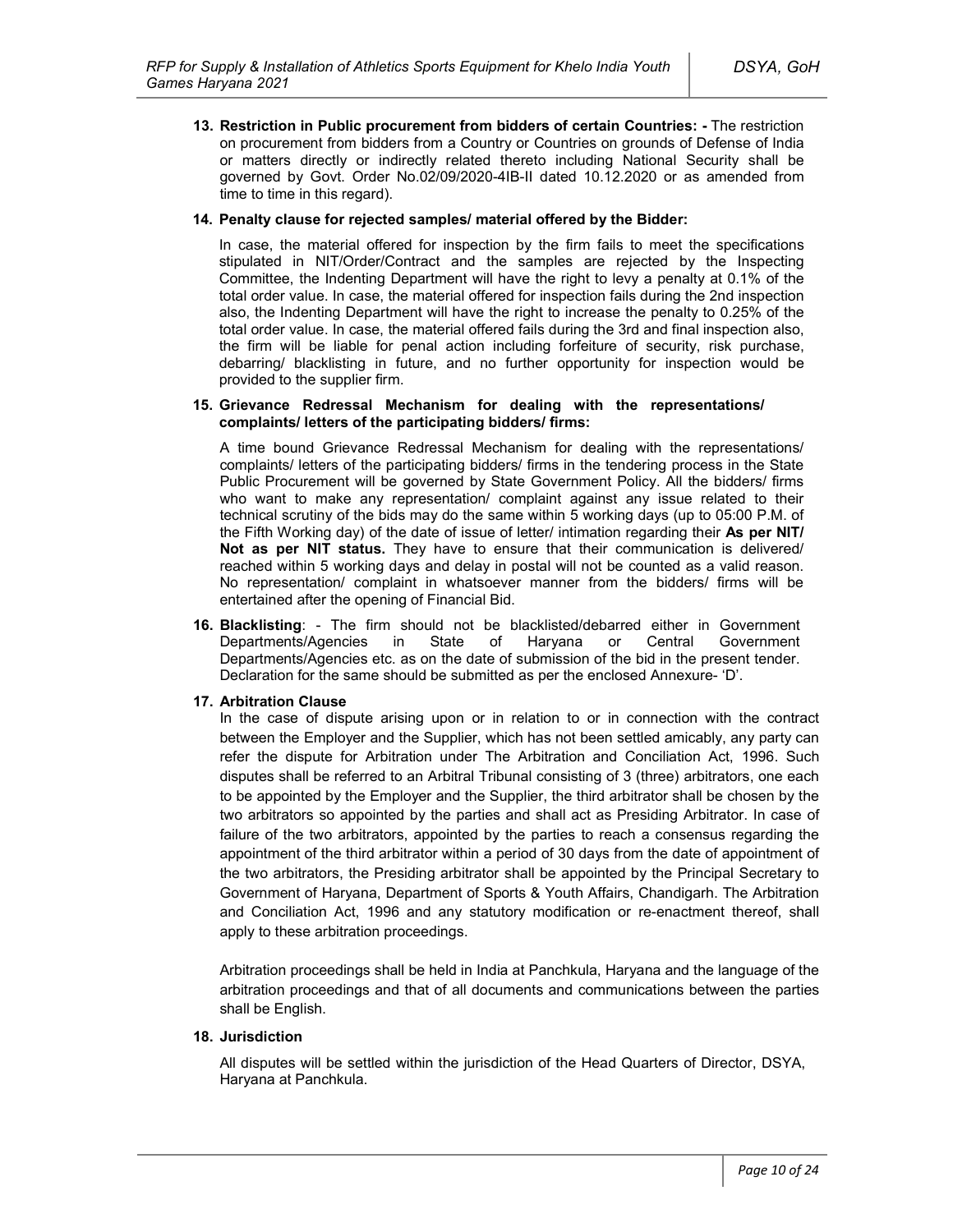### **E. OTHER TERMS AND CONDITIONS**

- 1. The firms are required to mention bifurcation of their rates showing the detail of Basic Rates, GST, Duties etc. in their bid. In case, the supplies are delayed by the firm beyond the stipulated delivery period & there has been any upward revision in the rates of GST/ Duties ON THE CONTRACTED ITEM, no such increase will be allowed. However, if there has been any reduction in GST/Duties, the same will be availed. No variation in GST/ Duties on raw material will be applicable.
- 2. All documents to be submitted by the tenderers with their offer should be self-attested in case the same are copies of original documents.
- 3. The Earnest money of the tenderers will be forfeited to Govt. account and blacklisting/ debarring besides other penal action, if they withdraw their offer/ rates or modify the terms & conditions of the same at any time during the validity of their offer before acceptance.
- 4. The authorized dealer should submit authority letter of their manufacturer, to quote the rates on their behalf failing which tender is liable to be rejected.
- 5. When manufacturer as well as its dealer/s both quote the rates in the same purchase case, then for the purpose of distribution of order, they will be considered as one offer & the order/rate contract will be placed on that firm only which has quoted lower rates among such offers & the offer is as per NIT.
- 6. The Bid i.e. Technical Bid as well as Financial Bid is to be submitted online on web portal https://etenders.hry.nic.in/nicgep/app. The Technical Bids uploaded on the portal should have proper indexing and page numbering on all the documents forming the Technical bid. Any supporting documents if required is to be submitted in online mode only along with their Technical Bids by due date and time.
- 7. The Financial bid/s of only those bidders/ items will be opened who qualify on the basis of their Technical Bids and wherever required approval of samples. The date & time of opening of the Financial bids will be intimated in the due course. The financial must be submitted in the bidder's letter head with seal and sign.
- 8. The offer without prescribed Earnest Money, Tender Fee & E-Service fee is liable to be summarily rejected. The deficiency in the remaining documents and tender requirement can be made subject to the decision by DSYA, Panchkula, Haryana
- 9. The quantity of Stores can be increased or decreased.
- 10. Notwithstanding anything contained in the Tender, DSYA reserves the right to accept or reject any Bid, and to cancel the bid process and reject the Tender, at any time, without thereby incurring any liability to the affected Bidder or Bidders and without any obligation to inform the participating/affected Bidder (s) the reason for such decision.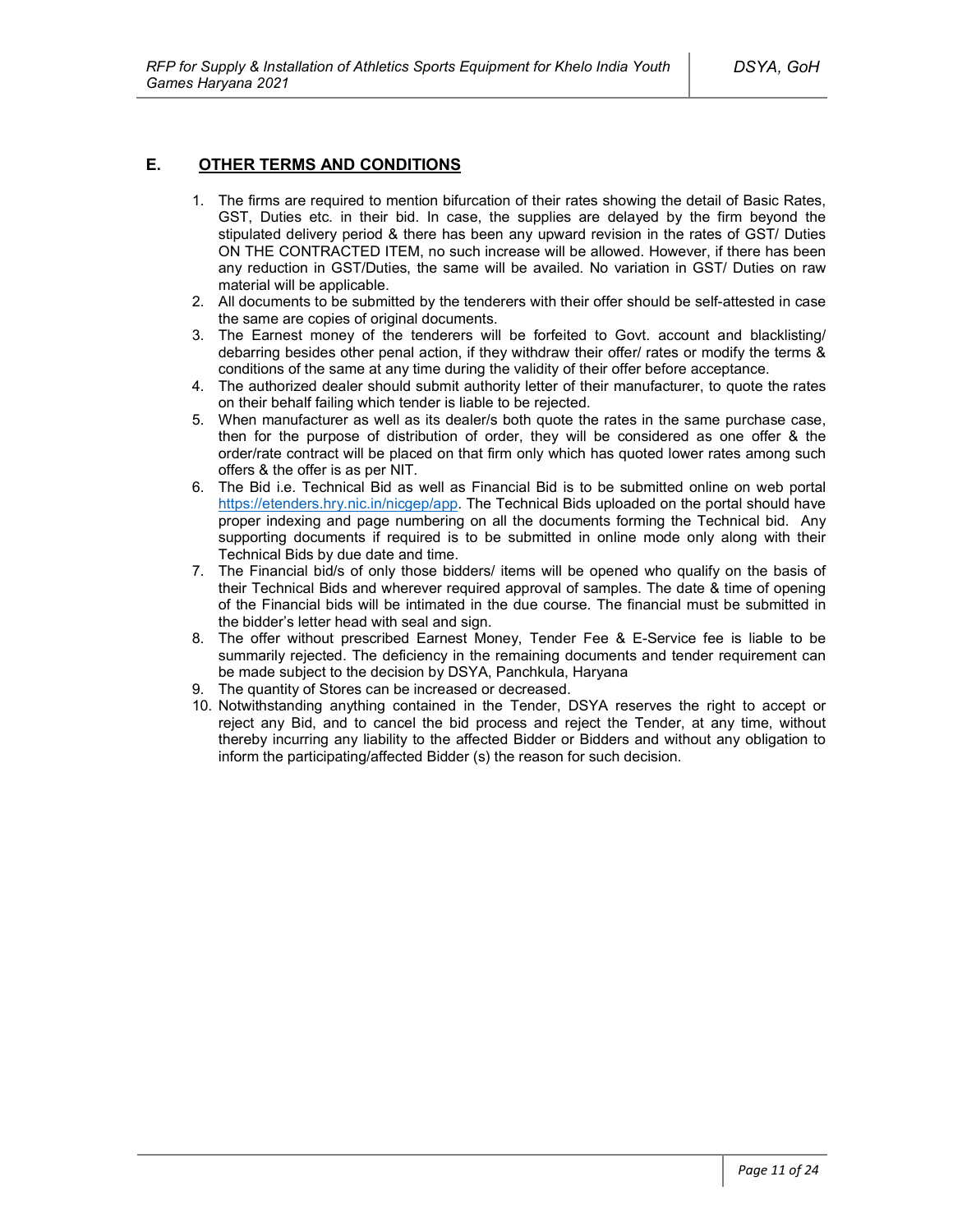### **Annexure- 'A'**

# **Technical Bid format/Index for the Technical Bid documents**

| Sr.<br>No.     | Name of the document                                                                                                                                                                                                                                                                                                                                                                                                                                                            | <b>Status</b><br>оf<br>submission<br>(Yes/No) | Page Number as per<br>numbering given to the<br>technical<br>bid<br>documents<br>uploaded<br>on the portal |
|----------------|---------------------------------------------------------------------------------------------------------------------------------------------------------------------------------------------------------------------------------------------------------------------------------------------------------------------------------------------------------------------------------------------------------------------------------------------------------------------------------|-----------------------------------------------|------------------------------------------------------------------------------------------------------------|
| $\mathbf 1$    | All the documents submitted by the bidder as part of<br>its Technical Bid are attested by the signing authority<br>of the bidder.                                                                                                                                                                                                                                                                                                                                               | Yes/No                                        |                                                                                                            |
| $\overline{2}$ | An undertaking by the bidding firm in reference to<br>acceptance of all the terms & conditions and<br>specifications.                                                                                                                                                                                                                                                                                                                                                           | Yes/No                                        |                                                                                                            |
| 3              | Bidder should submit documents as per condition<br>No. $C(1)$ of the NIT.                                                                                                                                                                                                                                                                                                                                                                                                       | Yes/No                                        |                                                                                                            |
| 4              | In respect of condition no. D (16) of the NIT Affidavit<br>on Non-Judicial Stamp Paper duly certified by the<br>Notary stating that the firm [name of the Firm] has<br>blacklisted/debarred<br>been<br>either<br>in<br>never<br>Department/Agencies<br>in<br>State<br>of<br>Government<br>Haryana<br>Central<br><b>or</b><br>Government<br>Department/Agencies etc. as on the date of<br>submission of the bid in the present tender. Please<br>refer Annexure- 'D' of the NIT. | Yes/No                                        |                                                                                                            |
| 5              | In respect of condition No. C (2) of the NIT Average<br>annual turnover of the Bidder from sale of sports<br>apparel and equipment/items in the last 3 years i.e.<br>2017-18, 2018-19 and 2019-20 must be at least 01<br>Crore. Bidder is required to submit valid Turnover<br>Certificate for last 3 Financial Years duly certified by<br>CA as per the enclosed Annexure- 'E' of the NIT.                                                                                     | Yes/No                                        |                                                                                                            |
| 6              | Bidder should submit documents as per condition<br>No. C (3) of the NIT.                                                                                                                                                                                                                                                                                                                                                                                                        | Yes/No                                        |                                                                                                            |
| $\overline{7}$ | Bidder should submit documents as per condition<br>No. $C(4)$ of the NIT.                                                                                                                                                                                                                                                                                                                                                                                                       | Yes/No                                        |                                                                                                            |
| 8              | Bidder should submit all the required details as per<br>Condition as at Sr. No. C (6) of the NIT.                                                                                                                                                                                                                                                                                                                                                                               | Yes/No                                        |                                                                                                            |
| 9              | Bidder should submit certificate as per condition No.<br>$C(7)$ of the NIT.                                                                                                                                                                                                                                                                                                                                                                                                     | Yes/No                                        |                                                                                                            |
| 10             | Bidder should submit the warranty certificate as per<br>condition No. C (8) of the NIT.                                                                                                                                                                                                                                                                                                                                                                                         | Yes/No                                        |                                                                                                            |
| 11             | Bidder should submit certificate as per condition No.<br>$C(9)$ of the NIT.                                                                                                                                                                                                                                                                                                                                                                                                     | Yes/No                                        |                                                                                                            |
| 12             | In respect of Condition as at Sr. No. C (10) of the<br>NIT-the bidder is required to submit certificate that<br>the technical specification of the sports equipment<br>used in competitions should be as per rule of the<br>International / National Federation/Association of<br>concerned disciplines.                                                                                                                                                                        | Yes/No                                        |                                                                                                            |
| 13             | Bidder should submit self-attested declaration on Rs.<br>100/- stamp paper as per Condition as at Sr. No. C<br>$(12)$ of the NIT.                                                                                                                                                                                                                                                                                                                                               | Yes/No                                        |                                                                                                            |
| 14             | In respect of Condition as at Sr. No. C (13) of the<br>NIT- The bidder must submit information with                                                                                                                                                                                                                                                                                                                                                                             | Yes/No                                        |                                                                                                            |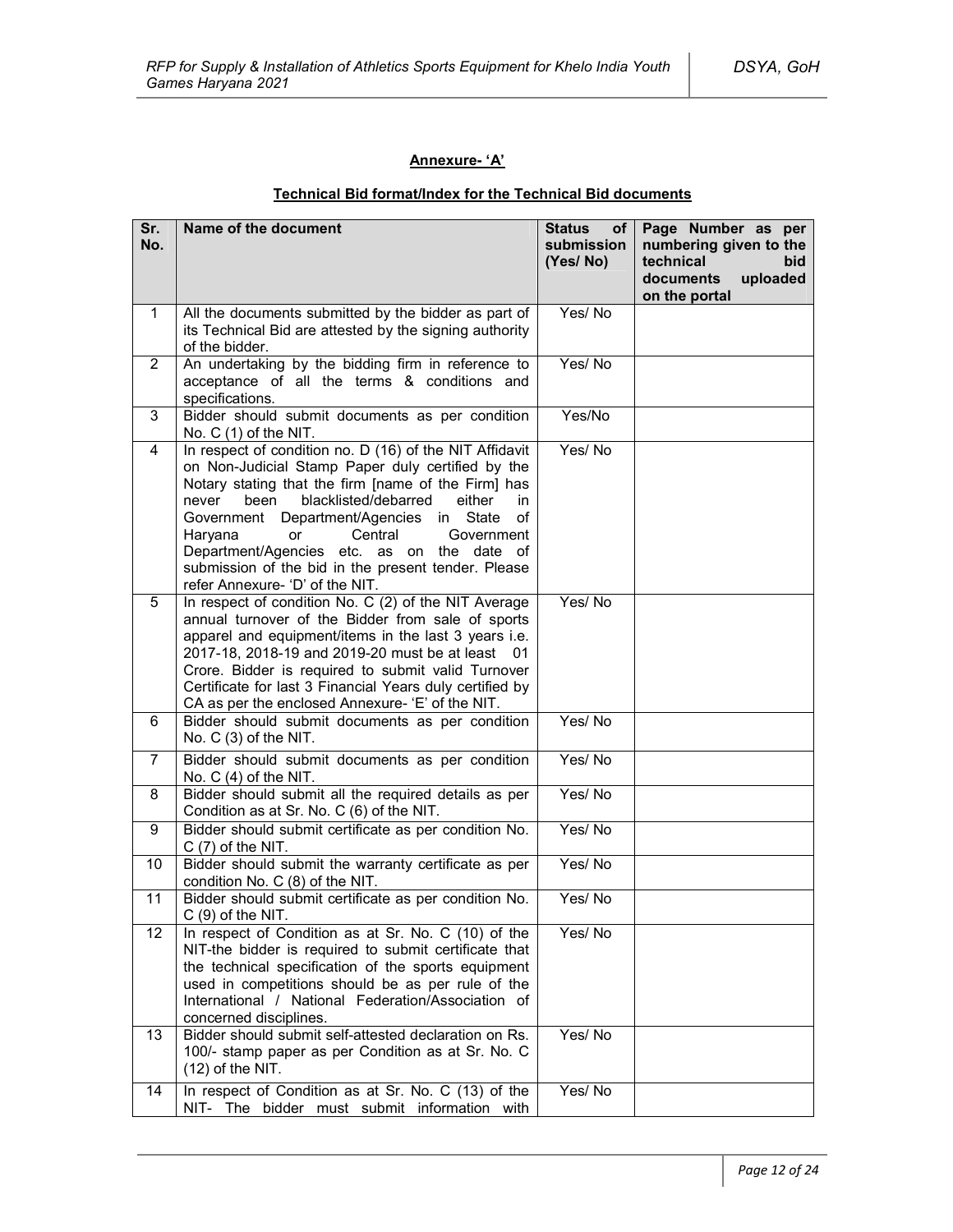|    | supporting documents as specified in Annexure-III. |         |  |
|----|----------------------------------------------------|---------|--|
| 15 | Bidder should submit undertaking as per condition  | Yes/No  |  |
|    | No. C (22) of the NIT.                             |         |  |
| 16 | Bidder should provide Copy of valid<br><b>GST</b>  | Yes/No  |  |
|    | Registration Certificate.                          |         |  |
| 17 | Acceptance of Delivery Period as per NIT.          | Yes/ No |  |
| 18 | Acceptance of Payment terms as per NIT.            | Yes/No  |  |
| 19 | All uploaded documents are properly numbered and   | Yes/No  |  |
|    | in sequence.                                       |         |  |
| 20 | Tender submission letter submitted                 | Yes/No  |  |
| 21 | PDF Catalogue as per Annexure II                   | Yes /No |  |

**Important:** -\* **In case the Technical Documents are uploaded on the portal without proper page numbering, the Tendering Department will be within its right to cancel the bid of the said firm.**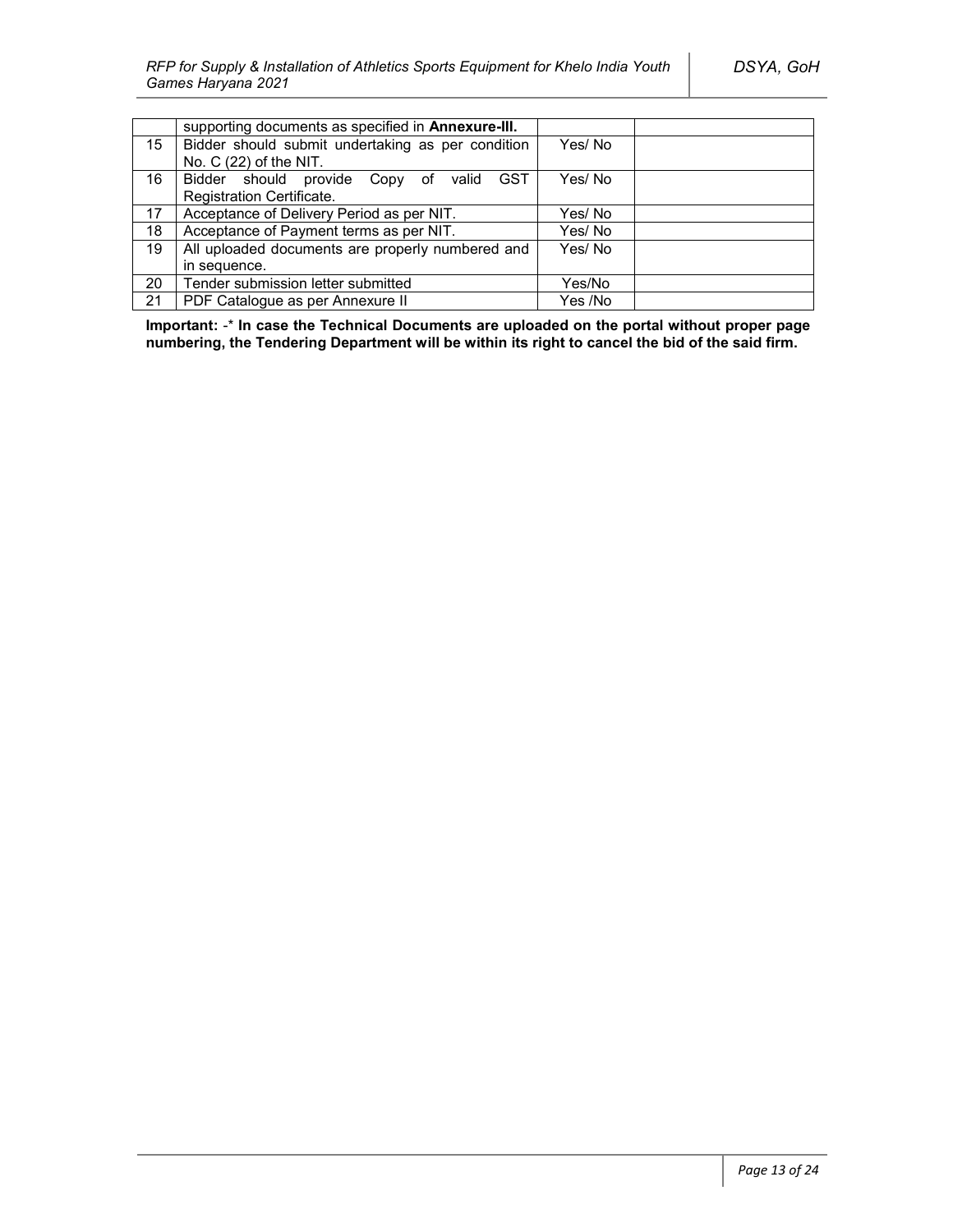### **Annexure- 'B'**

#### **Tender Submission Letter**

To

CEO, Khelo India Youth Games, Department of Sports & Youth Affairs (DSYA), Government of Haryana Tau Devi Lal Sports Complex, Sector 3, Panchkula, Haryana – 134109

Sub: 'Supply & Installation of Athletics Sports Equipment for Khelo India Youth Games Haryana-2021'

Ref: RFP No. .................................................

I/ We, the undersigned, offer to provide the above services to DSYA. We are hereby submitting our bid, in a sealed envelope.

I/We, hereby declare that:

- (a) We are enclosing and submitting herewith our Bid, with the details as per the requirements of the tender, for your evaluation and consideration.
- (b) I/We have read carefully the terms and conditions of the tender document attached hereto and hereby agree to abide by the said terms and conditions.
- (c) The bid is unconditional.
- (d) I/We undertake that documents submitted are genuine/authentic and nothing material has been concealed. I/We understand that the contract is liable to be cancelled, if it is found to be having obtained, through fraudulent means/concealment of information.
- (e) We shall make available to the DSYA any additional information it may find necessary or require to clarify, supplement or authenticate the Bid.
- (f) Until a formal agreement is prepared and executed, acceptance of this tender document shall constitute a binding contract between DSYA and us subject to the modifications, as may be mutually agreed to, between DSYA and us.
- (g) We agree to keep this bid valid for acceptance for a period of ninety (90) days from the date of opening the bid.

We understand that the DSYA is not bound to accept any tender that the DSYA receives.

Yours faithfully,

Authorized Signatory (with Name, Designation, Contact no. and Seal) *Note: On the Letterhead of the Bidder.*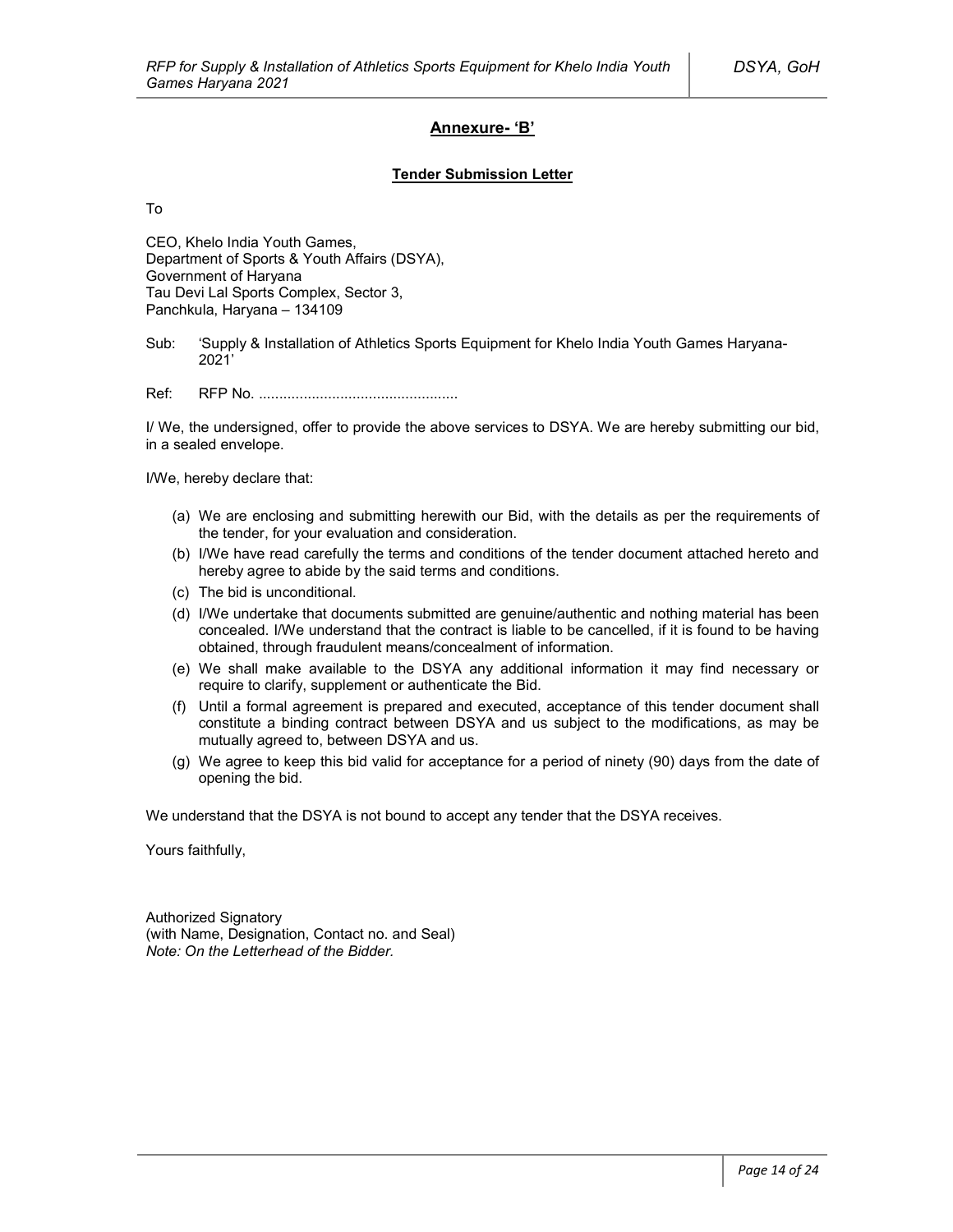### **Annexure- 'C'**

### **MAF (Manufacturer Authorization Form)**

Date: Ref Number:

To

CEO, Khelo India Youth Games, Department of Sports & Youth Affairs, Govt. of Haryana, Tau Devi Lal Sports Complex, Sector 3, Panchkula, Haryana - 134109

- Sub: 'Supply & Installation of Athletics Sports Equipment for Khelo India Youth Games-2021, Haryana'
- Ref: RFP No. .................................................

Dear Sir,

We authorize M/s ................., to offer their quotation, negotiate and conclude the contract with you against the above invitation for offer.

We hereby extend our full guarantee and warranty as per terms and conditions of the and/or the contract for the equipment and services offered against this invitation for offer by the M/s ……………., **<Full address>**. We hereby commit to the terms and conditions and will not withdraw our commitments during the process and/or the period of contract. As OEM, if the successful bidder is unable to perform services as per contract, OEM shall offer maintenance services or designate another agency as per /contract for equipment offered and shall be responsible for execution of contract and shall be eligible to receive payments as per payment schedule

Yours Faithfully, (Signature of the Bidder)

Name Designation Seal<sup>1</sup> Date: Business Address: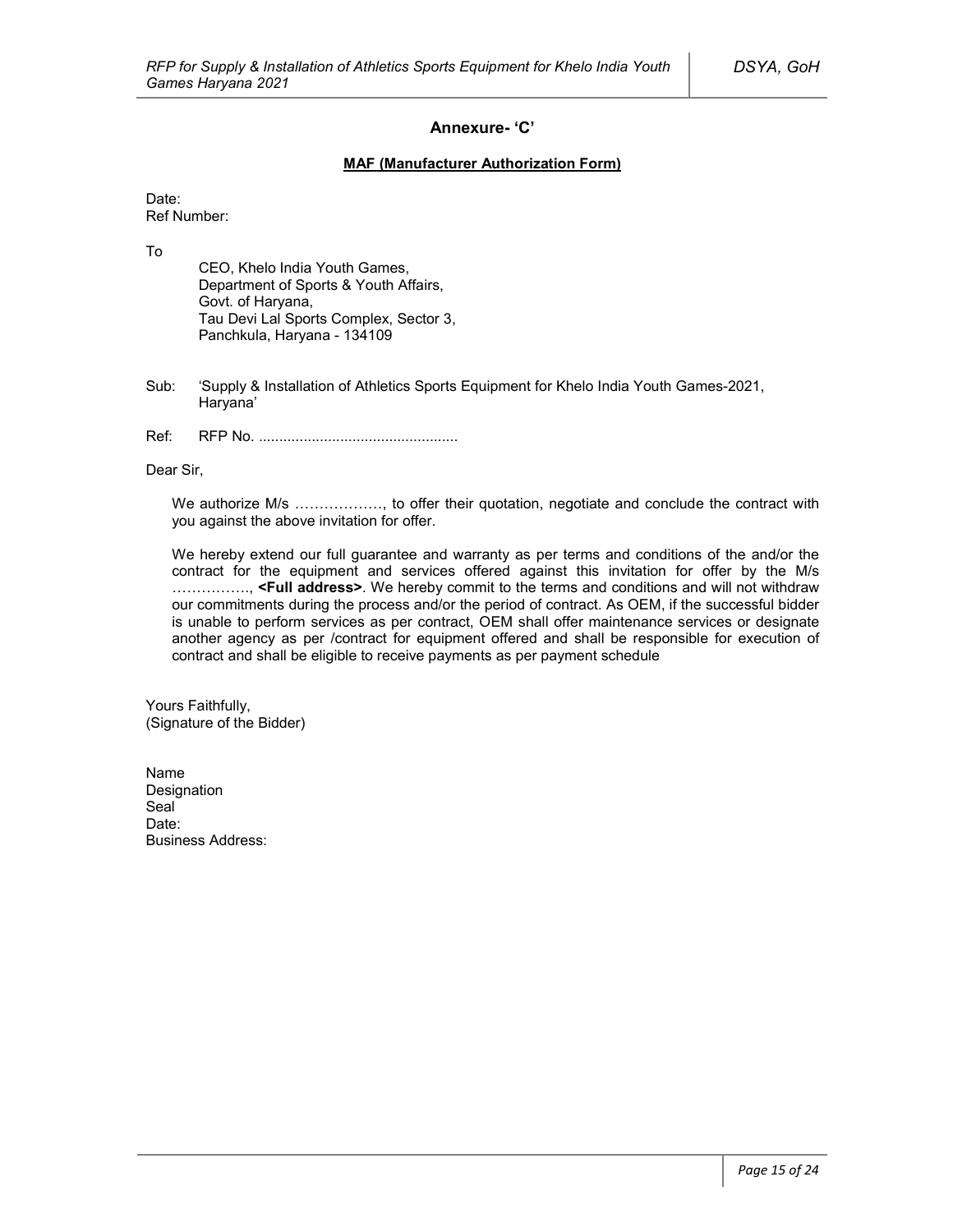### **Annexure-'D'**

#### **Performa for Affidavit**

*(on non-judicial stamp paper of Rs. 100/-)*

I \_\_\_\_\_\_\_\_\_\_ Proprietor/Director/Partner of the firm M/s. \_\_\_\_\_ do hereby solemnly affirm that our firm M/s. has never been blacklisted/debarred either in Government Departments/Agencies in State of Haryana or Central Government Departments/Agencies etc. as on the date of submission of the bid in the present tender.

…………………………………………… Name of the Bidder

…………………………………………………… Signature of the Authorised Signatory

…………………………………………… Name of the Authorised Signatory

Place: \_\_\_\_\_\_\_\_\_\_\_\_\_\_\_\_\_ Date: \_\_\_\_\_\_\_\_\_\_\_\_\_\_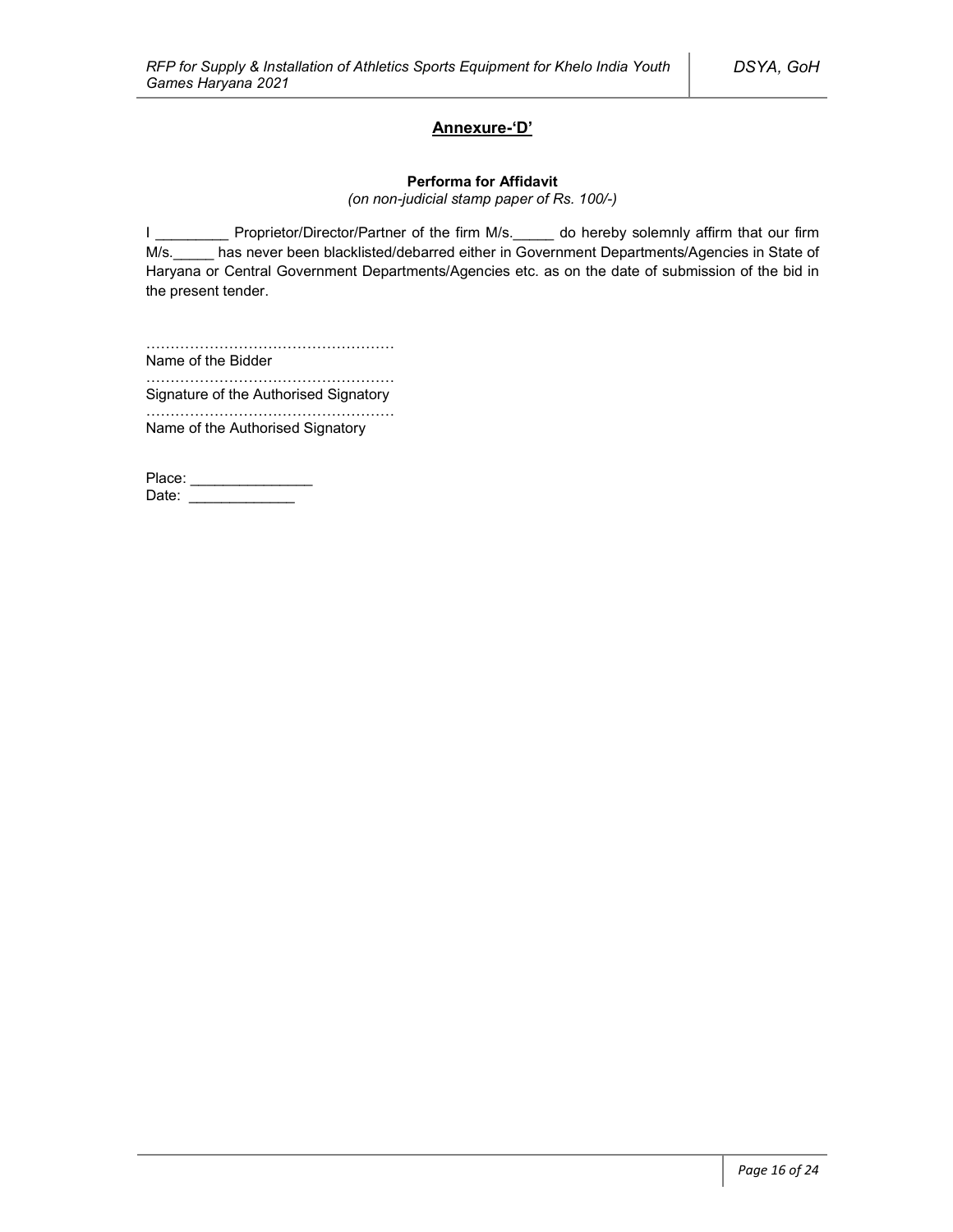### **Annexure- 'E'**

### **Format for Financial Capacity**

| <b>Financial Year</b> | <b>Annual Turnover</b> |
|-----------------------|------------------------|
| 2017-18               |                        |
| 2018-19               |                        |
| 2019-20               |                        |

**Note:** All figures quoted above shall be substantiated by attaching the copy of Audited Annual Reports or a certificate from a Chartered Accountant.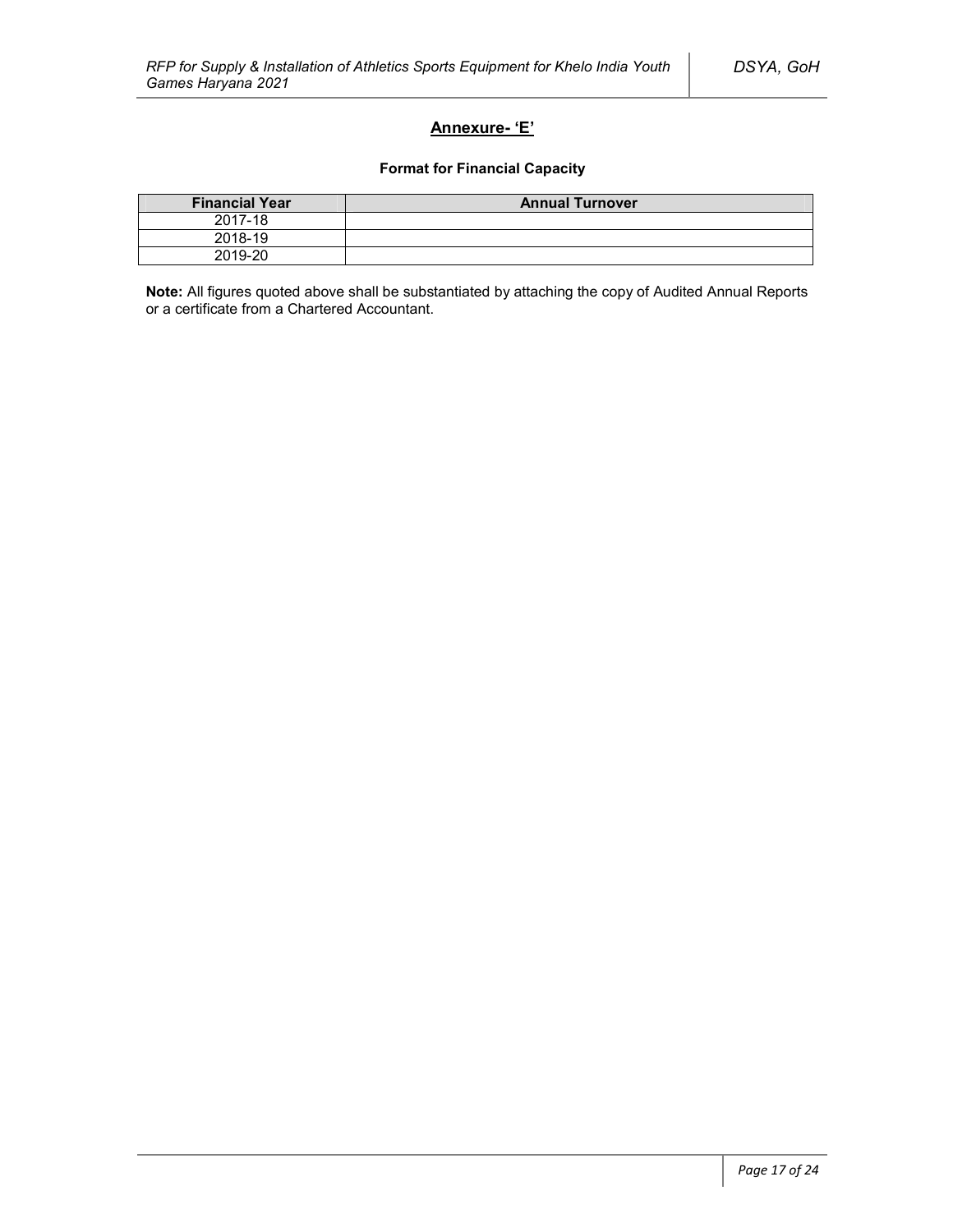### **ANNEXURE- 'I'**

### **ITEM WISE DETAILED SPECIFICATIONS & QUANTITY**

### **Sports Discipline: Athletics**

| Sr<br><b>No</b> | <b>Item Description</b>                           | <b>Item Specification</b>                                                                                             | <b>Required</b><br><b>Brand</b> | Quantity |
|-----------------|---------------------------------------------------|-----------------------------------------------------------------------------------------------------------------------|---------------------------------|----------|
| $\mathbf{1}$    | Assorted Rake 60 Cm 20 Cm<br>with Handle          | 60 cm 20 cm, Approved by IAAF                                                                                         | ATE,<br>NELCO,<br><b>VINEX</b>  | 4        |
| $\overline{2}$  | Bibs (0001-0500, Set of 3) with<br>KIYG 2021 Logo | Standard quality fabric (24 cm x 20<br>cm) (Approved by IAAF) with KIYG-<br>2021 logo; safety pin 6000                | ATE,<br>NELCO,<br><b>VINEX</b>  | 1500     |
| 3               | <b>Break Line Cone</b>                            | 15 CM height Approved by IAAF                                                                                         | ATE,<br>NELCO,<br><b>VINEX</b>  | 16       |
| 4               | <b>Concentric Circle</b>                          | 2.50-meter diameter Stainless steel<br>2 kg complete Approved by IAAF                                                 | ATE,<br>NELCO,<br><b>VINEX</b>  | 2        |
| 5               | Cones 45 Cm                                       | Height 45 cm Approved by IAAF                                                                                         | ATE,<br>NELCO,<br><b>VINEX</b>  | 200      |
| 6               | High Jump Measuring Stick                         | Height Upto 3 meter Approved by<br><b>IAAF</b>                                                                        | ATE,<br>NELCO,<br><b>VINEX</b>  | 1        |
| $\overline{7}$  | Pole Vault Measuring Stick                        | 6-meter Aluminium Stick, Approved<br>by IAAF                                                                          | ATE,<br>NELCO,<br><b>VINEX</b>  | 1        |
| 8               | Foul Board Spare                                  | 1.22-meter length (Approved by<br>IAAF)                                                                               | ATE,<br>NELCO.<br><b>VINEX</b>  | 4        |
| 9               | Foul Board Spare Rake (6 In 1)                    | 6 in 1; Approved by IAAF                                                                                              | ATE,<br>NELCO,<br><b>VINEX</b>  | 1        |
| 10              | Mattress Trolley 5X3                              | 5x3Per mtr; Approved by IAAF                                                                                          | ATE,<br>NELCO,<br><b>VINEX</b>  | 3        |
| 11              | Measuring Wheel with Counter                      | wheel diameter 32.5 m; weight 0.3<br>kg; counter up to 99999 Per mtr;<br>(for measurement) Approved by<br><b>IAAF</b> | ATE,<br>NELCO,<br><b>VINEX</b>  | 1        |
| 12              | <b>Plasticine Levelling Knife</b>                 | 1.22 m x 10 cm; Plastic, Approved<br>by IAAF                                                                          | ATE,<br>NELCO,<br><b>VINEX</b>  | 3        |
| 13              | Q Master                                          | 5 ft; Standard, Approved by IAAF                                                                                      | ATE,<br>NELCO,<br><b>VINEX</b>  | 100      |
| 14              | Red Flag 50 X30 Cm with Flag<br>Post              | 50 X30 cm with flag post; Approved<br>by IAAF                                                                         | ATE,<br>NELCO,<br><b>VINEX</b>  | 40       |
| 15              | White Flag 50 X30 Cm with<br>Flag Post            | 50 X30 cm with flag post; Approved<br>by IAAF                                                                         | ATE,<br>NELCO,<br><b>VINEX</b>  | 40       |
| 16              | Yellow Flag 50 X30 Cm with<br>Flag Post           | 50 X30 cm with flag post; Approved<br>by IAAF                                                                         | ATE,<br>NELCO,<br><b>VINEX</b>  | 40       |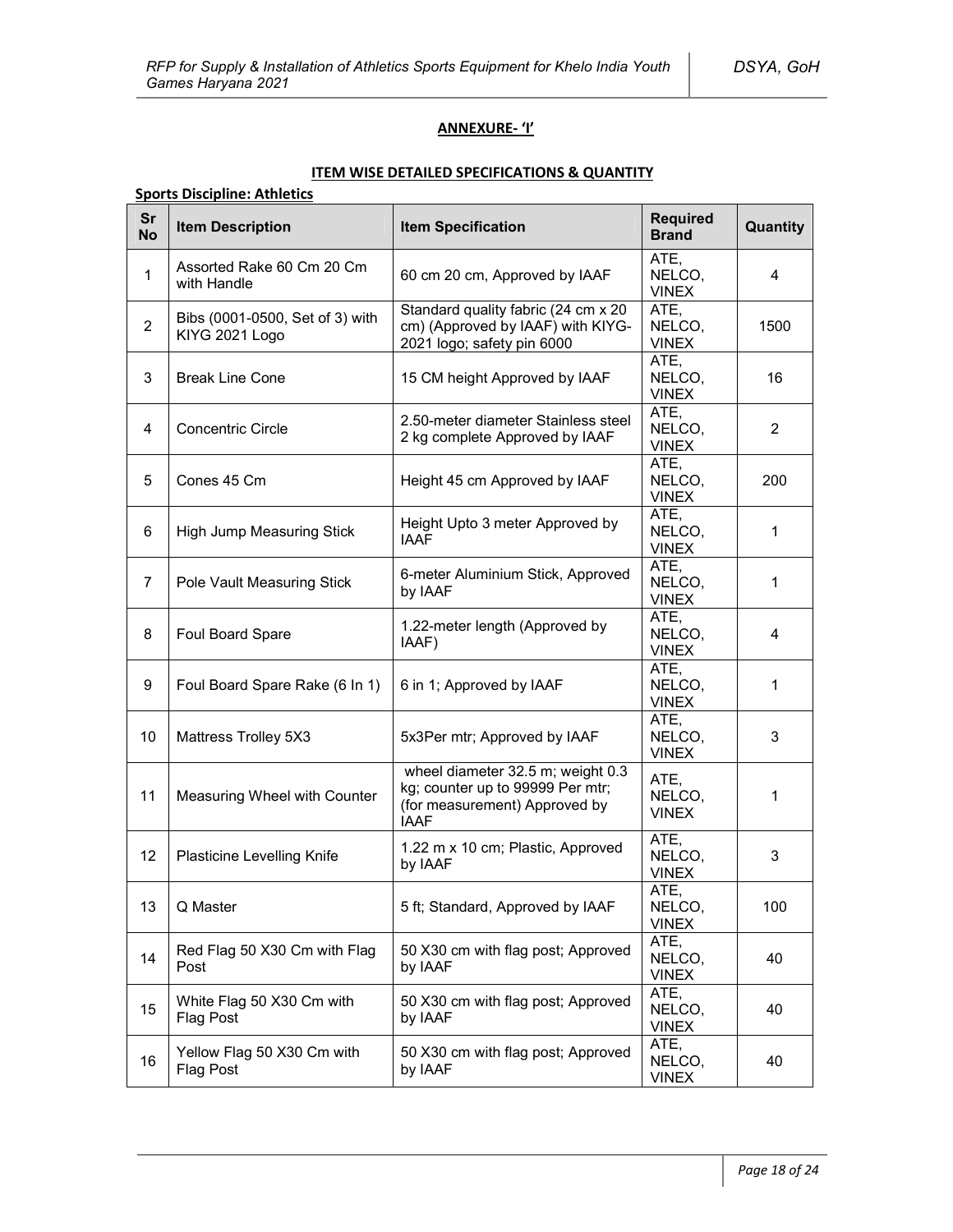*DSYA, GoH*

| 17 | Red Plastic Foul Signal Card                                                          | Standard, Approved by IAAF                                                                                                          | ATE,<br>NELCO,<br><b>VINEX</b> | 8    |
|----|---------------------------------------------------------------------------------------|-------------------------------------------------------------------------------------------------------------------------------------|--------------------------------|------|
| 18 | Take Off Board Indicator                                                              | With plastic 1.22 meter; Approved<br>by IAAF                                                                                        | ATE,<br>NELCO,<br><b>VINEX</b> | 6    |
| 19 | Colour Cones 12"                                                                      | 12 inches; Plastic                                                                                                                  | ATE,<br>NELCO,<br><b>VINEX</b> | 110  |
| 20 | Synthetic Tape Different<br>Colours (Set: 7nos= 30mtr,<br>7nos=50mtr, 6nos=100 meter) | Different colours 2 cm X5 cm;<br>Length should be 30 to 100meter to<br>measuring e.g jumping event and<br>throwing Approved by IAAF | ATE,<br>NELCO,<br><b>VINEX</b> | 1    |
| 21 | Wind Sock with Stand                                                                  | Height 2 meter made by polyster for<br>wind Approved by IAAF                                                                        | ATE,<br>NELCO,<br><b>VINEX</b> | 12   |
| 22 | Javelin 700 Gm 40 Meter<br>Range                                                      | 700 gm 40meter range. Approved<br>by IAAF                                                                                           | ATE,<br>NELCO,<br><b>VINEX</b> | 6    |
| 23 | Javelin 700 Gm 50 Meter<br>Range                                                      | 700 gm 50meter range. Approved<br>by IAAF                                                                                           | ATE,<br>NELCO,<br><b>VINEX</b> | 6    |
| 24 | Javelin 700 Gm 70 Meter<br>Range                                                      | 700 gm 70meter range. Approved<br>by IAAF                                                                                           | ATE,<br>NELCO.<br><b>VINEX</b> | 6    |
| 25 | Plastic Signal Card (1 Set =<br>1Green/1Red/1Yellow)                                  | Plastic card; 30 cm x 20 cm;<br>Approved by IAAF                                                                                    | ATE,<br>NELCO,<br><b>VINEX</b> | 8    |
| 26 | Spare Hammer Wires Steel                                                              | Steel/iron 1.22 meter; 3.2mm<br>Thickness; Approved by IAAF                                                                         | ATE,<br>NELCO,<br><b>VINEX</b> | 12   |
| 27 | Performance Indicator Board<br>4M X 45Cm Horizontal                                   | 4m X 45cm (Horizontal jumps);<br>Approved by IAAF                                                                                   | ATE,<br>NELCO,<br><b>VINEX</b> | 4    |
| 28 | Runway Check Mark                                                                     | 6cm x 8cm; Approved by IAAF                                                                                                         | ATE,<br>NELCO,<br><b>VINEX</b> | 300  |
| 29 | Sector Tape                                                                           | 5 cm white colour cotton; length<br>1500Per mtr                                                                                     | Any Brand                      | 1500 |
| 30 | Steel Measuring Tape 10M                                                              | length-10Per mtr                                                                                                                    | Any Brand                      | 3    |
| 31 | Steel Measuring Tape 30M                                                              | length-30Per mtr                                                                                                                    | Any Brand                      | 3    |
| 32 | Steel Measuring Tape 50M                                                              | length-50Per mtr                                                                                                                    | Any Brand                      | 3    |
| 33 | Steel Measuring Tape 100M                                                             | length-100Per mtr                                                                                                                   | Any Brand                      | 2    |
| 34 | Lapse Indicator Board with Bell                                                       | Approved by IAAF                                                                                                                    | Any Brand                      | 2    |
| 35 | <b>Bag Sealer</b>                                                                     | Plastic Bags with one-time sealer                                                                                                   | Any Brand                      | 250  |
| 36 | Foot Mat                                                                              | 2x1 feet Rubber; standard                                                                                                           | Any Brand                      | 5    |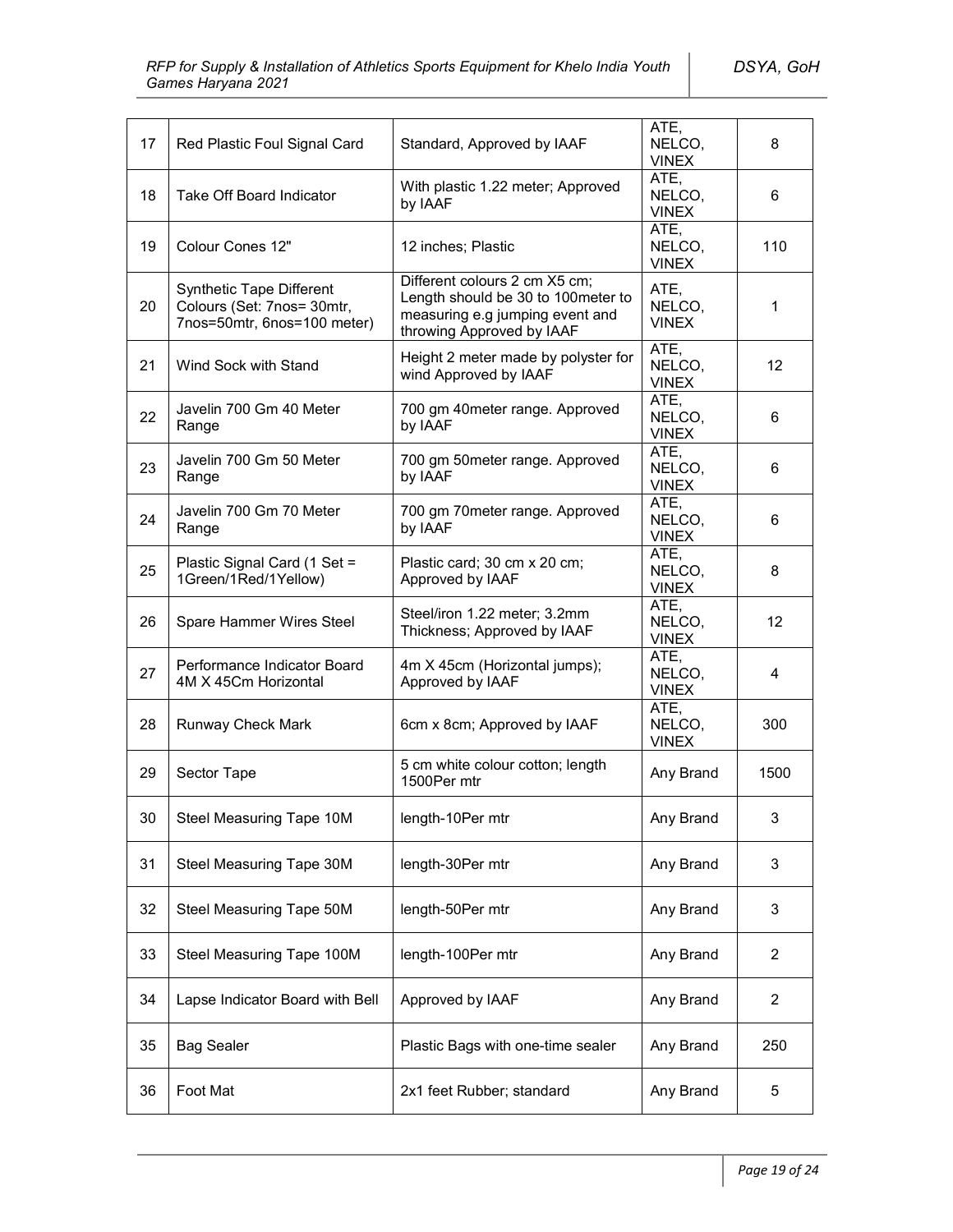| 37 | Marking Pin 45Cmx6Mm                                                             | 45cmX6MM                                                                               | Any Brand                      | 12 <sup>2</sup> |
|----|----------------------------------------------------------------------------------|----------------------------------------------------------------------------------------|--------------------------------|-----------------|
| 38 | <b>Plastic Ropes</b>                                                             | 5mm; plastic 1000Per mtr standard                                                      | Any Brand                      | 1000            |
| 39 | Discus Stand to Hold 20 Discus                                                   | iron; to hold 20 discus in one stand;<br>Length 5X3.5 feet; Approved by<br><b>IAAF</b> | ATE,<br>NELCO,<br><b>VINEX</b> | $\overline{2}$  |
| 40 | Lane Order Boxes 1-8                                                             | Height 2x1.5 feet; Approved by<br><b>IAAF</b>                                          | ATE,<br>NELCO,<br><b>VINEX</b> | $\overline{2}$  |
| 41 | Distance Indicator Box 10 To<br>20, 35, 40, 45, 50, 55, 60, 65,<br>70, 75 And 80 | Approved by IAAF                                                                       | ATE,<br>NELCO,<br><b>VINEX</b> | 2               |
| 42 | Long Jump/Triple Jump<br>Distance Indicator Board 5 To<br>8, 11 To 16            | 9meter X2 feet (for long jump<br>16meter X2 feet for triple jump);<br>Approved by IAAF | ATE,<br>NELCO,<br><b>VINEX</b> | 2               |
| 43 | Measuring Kit for Throwing<br>Implements                                         | Approved by IAAF                                                                       | ATE,<br>NELCO,<br><b>VINEX</b> | 1               |
| 44 | Plasticine                                                                       | Standard quality                                                                       | Any Brand                      | 20              |
| 45 | Cones 6"                                                                         | Height 6 inches; Approved by IAAF                                                      | ATE,<br>NELCO,<br><b>VINEX</b> | 100             |
| 46 | <b>Thigh Number Stickers</b><br>4X10Cm 1 To 8                                    | 4X10CM 1 TO 8; Approved by IAAF                                                        | Any Brand                      | 60              |
| 47 | <b>Thigh Number Stickers</b><br>4X10Cm 1 To 16                                   | 4X10CM 1 TO 16; Approved by<br><b>IAAF</b>                                             | Any Brand                      | 15              |
| 48 | Digital Weighing Machine<br>Certified                                            | 100% Accuracy                                                                          | Any Brand                      | $\overline{2}$  |
| 49 | Sector Tape Clamps (4" Nails)                                                    | Iron; 4" length; Cap width 5mm                                                         | ATE,<br>NELCO,<br><b>VINEX</b> | 150             |
| 50 | <b>Umpires Folding Stools</b>                                                    | 3ft Standard; with KIYG-2021 Logo                                                      | ATE,<br>NELCO,<br><b>VINEX</b> | 50              |
| 51 | Relay Check Mark Plastic<br><b>Sticker</b>                                       | Different colour 1/2 inches                                                            | Any Brand                      | 35              |
| 52 | Wooden Pit Leveller                                                              | 1.5 feet width 3-4 feet handle                                                         | Any Brand                      | 6               |
| 53 | Hack Saw Frame and Blade                                                         | 250-300mm length; approved by<br>IAAF.                                                 | Any Brand                      | 2               |
| 54 | <b>Screw Driver Set</b>                                                          | 5 mm to 12 mm; Different size of<br>screw                                              | Any Brand                      | 1               |
| 55 | Shovels                                                                          | Height 6X2.5 feet                                                                      | Any Brand                      | 4               |
| 56 | Wind Gauge                                                                       | Approved by IAAF                                                                       | Any Brand                      | $\overline{2}$  |

**Note:** Bidders are requested to quote exactly the required specifications and brands which are mentioned above. Quoted items other than the above-mentioned specifications and brands will not be considered.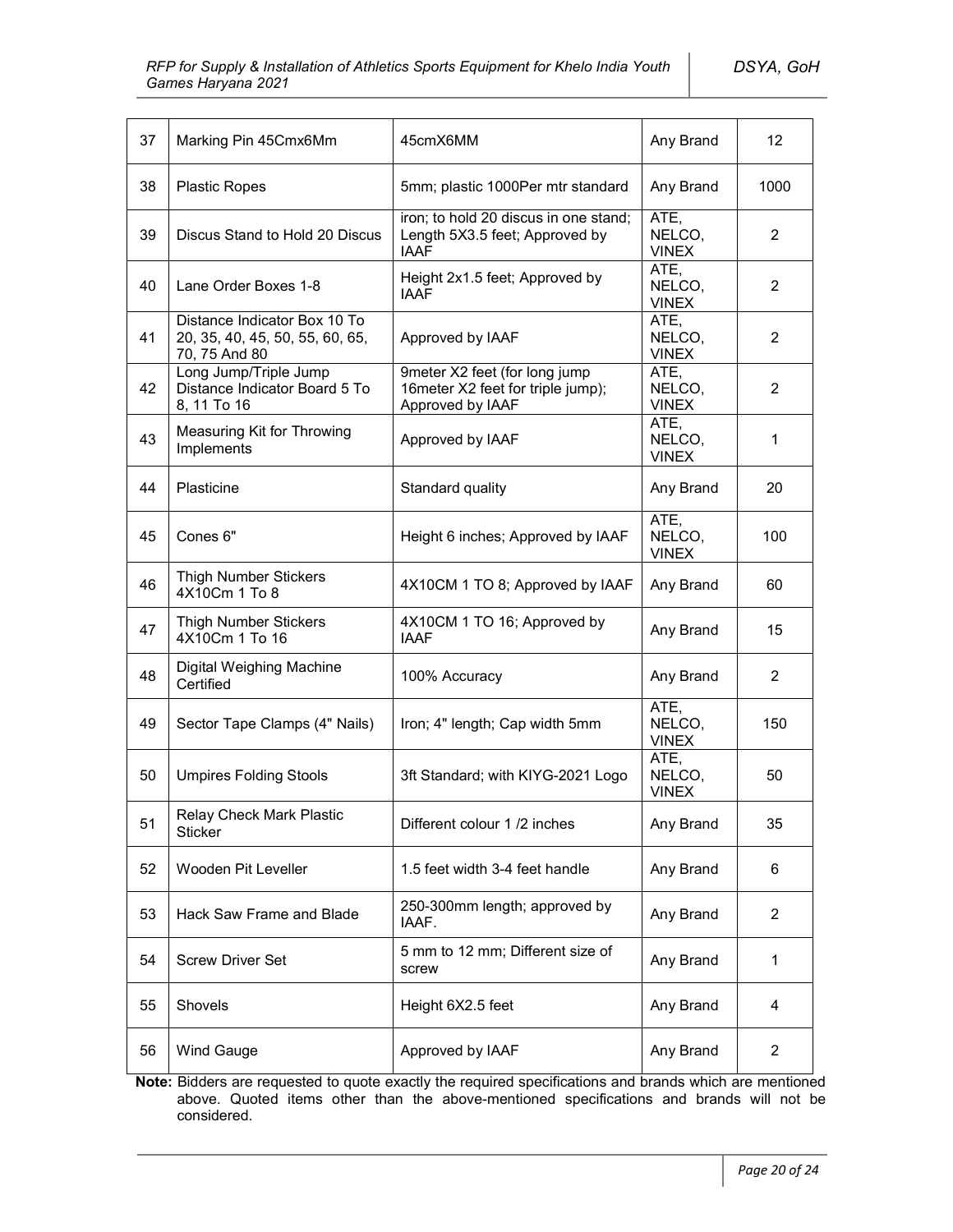### **ANNEXURE- 'II'**

# **COMPLIANCE STATEMENT:**

### **Sports Discipline: Athletics**

| <b>Sr No</b>   | <b>Item Description</b>                                                                      | Compliance<br><b>Specifications</b><br>(Yes/No) | <b>Offer Brand</b><br>(Make/Model) | <b>Remarks</b><br>(If Any) |
|----------------|----------------------------------------------------------------------------------------------|-------------------------------------------------|------------------------------------|----------------------------|
| $\mathbf{1}$   | Assorted Rake 60 Cm 20 Cm with<br>Handle                                                     |                                                 |                                    |                            |
| $\overline{2}$ | Bibs (0001-0500, Set of 3) with<br>KIYG 2021 Logo                                            |                                                 |                                    |                            |
| 3              | <b>Break Line Cone</b>                                                                       |                                                 |                                    |                            |
| 4              | <b>Concentric Circle</b>                                                                     |                                                 |                                    |                            |
| 5              | Cones 45 Cm                                                                                  |                                                 |                                    |                            |
| 6              | High Jump Measuring Stick                                                                    |                                                 |                                    |                            |
| $\overline{7}$ | Pole Vault Measuring Stick                                                                   |                                                 |                                    |                            |
| 8              | Foul Board Spare                                                                             |                                                 |                                    |                            |
| 9              | Foul Board Spare Rake (6 In 1)                                                               |                                                 |                                    |                            |
| 10             | Mattress Trolley 5X3                                                                         |                                                 |                                    |                            |
| 11             | Measuring Wheel with Counter                                                                 |                                                 |                                    |                            |
| 12             | Plasticine Levelling Knife                                                                   |                                                 |                                    |                            |
| 13             | Q Master                                                                                     |                                                 |                                    |                            |
| 14             | Red Flag 50 X30 Cm with Flag Post                                                            |                                                 |                                    |                            |
| 15             | White Flag 50 X30 Cm with Flag<br>Post                                                       |                                                 |                                    |                            |
| 16             | Yellow Flag 50 X30 Cm with Flag<br>Post                                                      |                                                 |                                    |                            |
| 17             | Red Plastic Foul Signal Card                                                                 |                                                 |                                    |                            |
| 18             | Take Off Board Indicator                                                                     |                                                 |                                    |                            |
| 19             | Colour Cones 12"                                                                             |                                                 |                                    |                            |
| 20             | <b>Synthetic Tape Different Colours</b><br>(Set: 7nos= 30mtr, 7nos=50mtr,<br>6nos=100 meter) |                                                 |                                    |                            |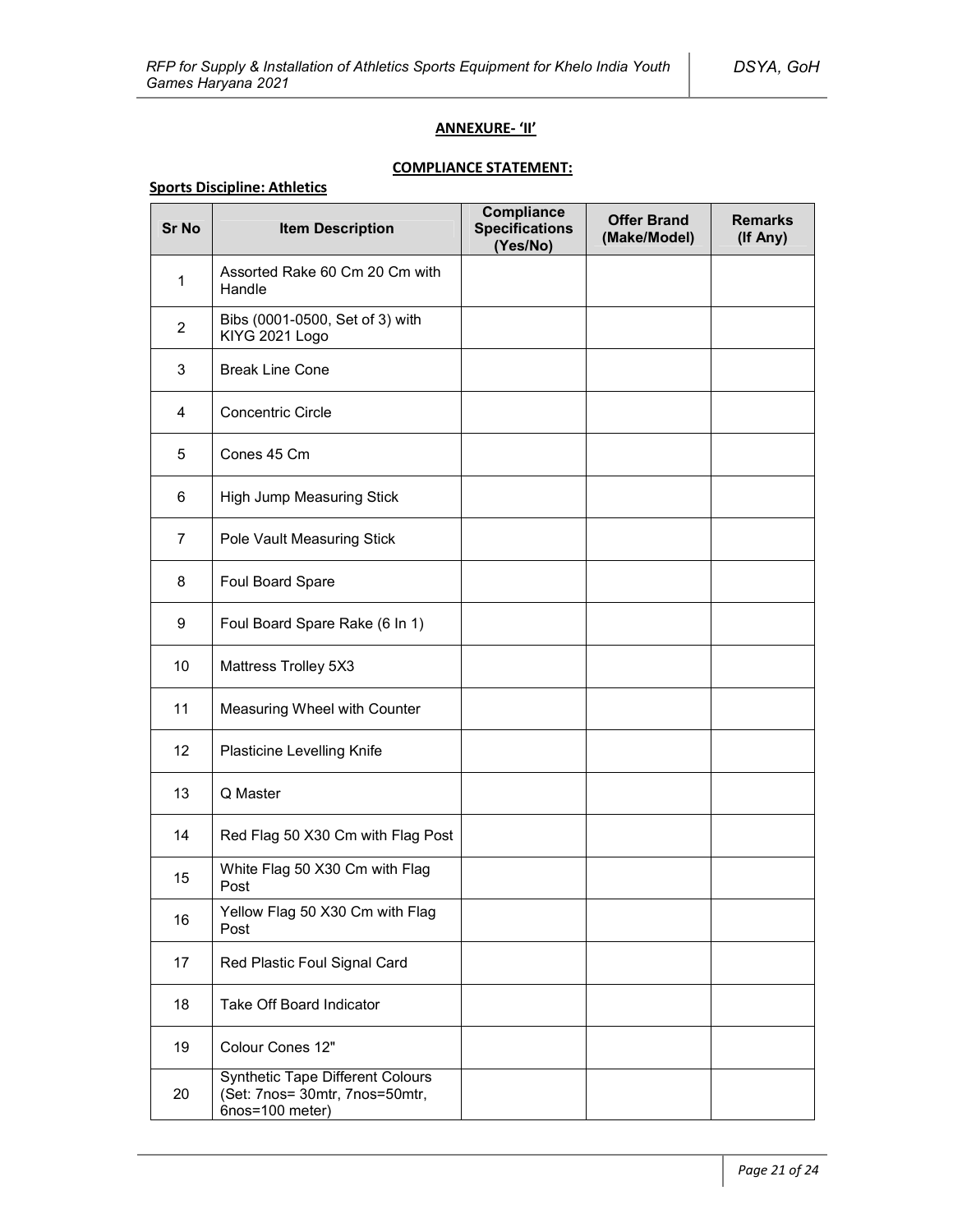| 21 | Wind Sock with Stand                                                             |  |  |
|----|----------------------------------------------------------------------------------|--|--|
| 22 | Javelin 700 Gm 40 Meter Range                                                    |  |  |
| 23 | Javelin 700 Gm 50 Meter Range                                                    |  |  |
| 24 | Javelin 700 Gm 70 Meter Range                                                    |  |  |
| 25 | Plastic Signal Card (1 Set =<br>1Green/1Red/1Yellow)                             |  |  |
| 26 | Spare Hammer Wires Steel                                                         |  |  |
| 27 | Performance Indicator Board 4M X<br>45Cm Horizontal                              |  |  |
| 28 | Runway Check Mark                                                                |  |  |
| 29 | Sector Tape                                                                      |  |  |
| 30 | Steel Measuring Tape 10M                                                         |  |  |
| 31 | Steel Measuring Tape 30M                                                         |  |  |
| 32 | Steel Measuring Tape 50M                                                         |  |  |
| 33 | Steel Measuring Tape 100M                                                        |  |  |
| 34 | Lapse Indicator Board with Bell                                                  |  |  |
| 35 | <b>Bag Sealer</b>                                                                |  |  |
| 36 | Foot Mat                                                                         |  |  |
| 37 | Marking Pin 45Cmx6Mm                                                             |  |  |
| 38 | <b>Plastic Ropes</b>                                                             |  |  |
| 39 | Discus Stand to Hold 20 Discus                                                   |  |  |
| 40 | Lane Order Boxes 1-8                                                             |  |  |
| 41 | Distance Indicator Box 10 To 20,<br>35, 40, 45, 50, 55, 60, 65, 70, 75<br>And 80 |  |  |
| 42 | Long Jump/Triple Jump Distance<br>Indicator Board 5 To 8, 11 To 16               |  |  |
| 43 | Measuring Kit for Throwing<br>Implements                                         |  |  |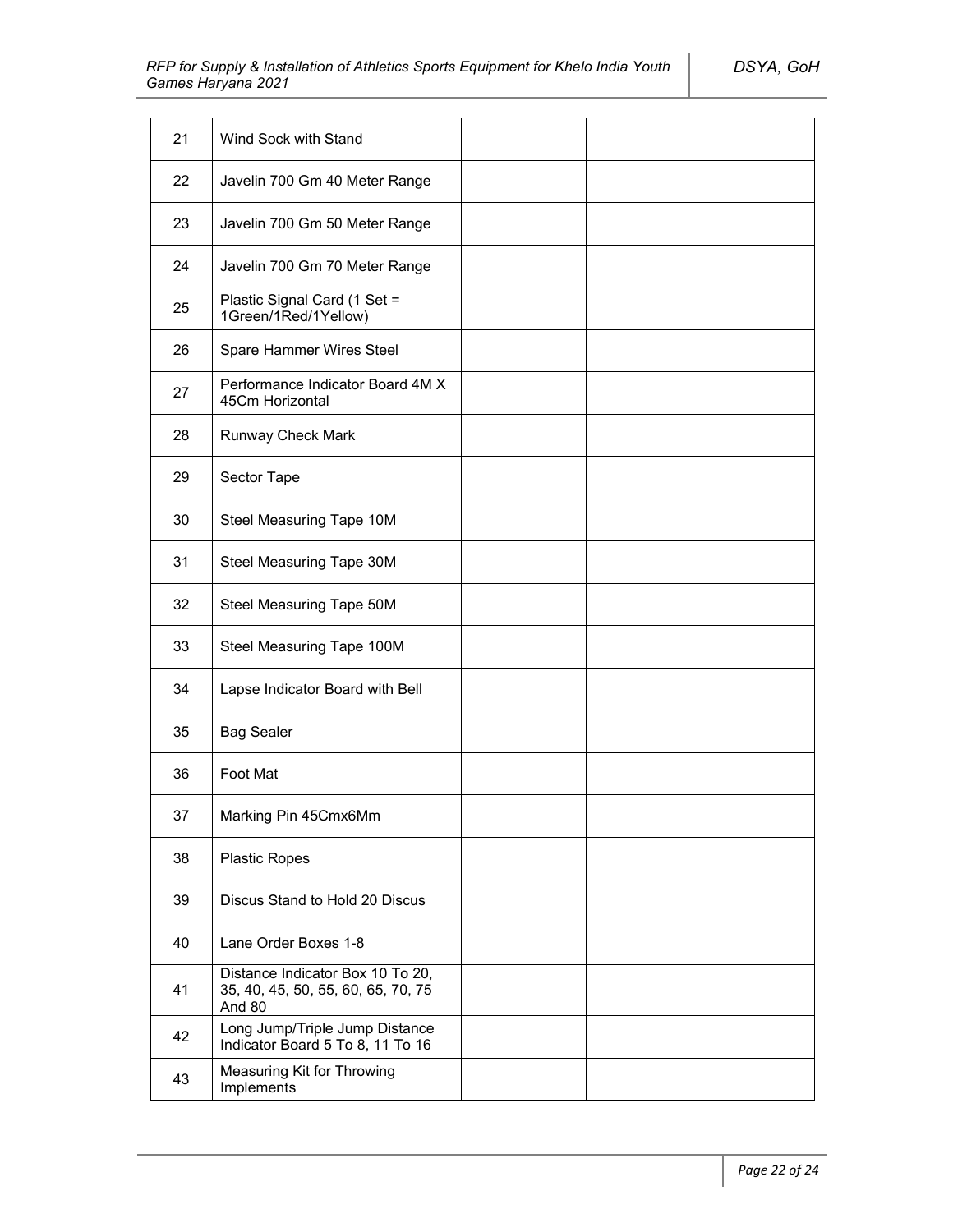| 44 | Plasticine                              |  |  |
|----|-----------------------------------------|--|--|
| 45 | Cones <sub>6"</sub>                     |  |  |
| 46 | Thigh Number Stickers 4X10Cm 1<br>To 8  |  |  |
| 47 | Thigh Number Stickers 4X10Cm 1<br>To 16 |  |  |
| 48 | Digital Weighing Machine Certified      |  |  |
| 49 | Sector Tape Clamps (4" Nails)           |  |  |
| 50 | <b>Umpires Folding Stools</b>           |  |  |
| 51 | Relay Check Mark Plastic Sticker        |  |  |
| 52 | Wooden Pit Leveller                     |  |  |
| 53 | Hack Saw Frame and Blade                |  |  |
| 54 | <b>Screw Driver Set</b>                 |  |  |
| 55 | Shovels                                 |  |  |
| 56 | Wind Gauge                              |  |  |